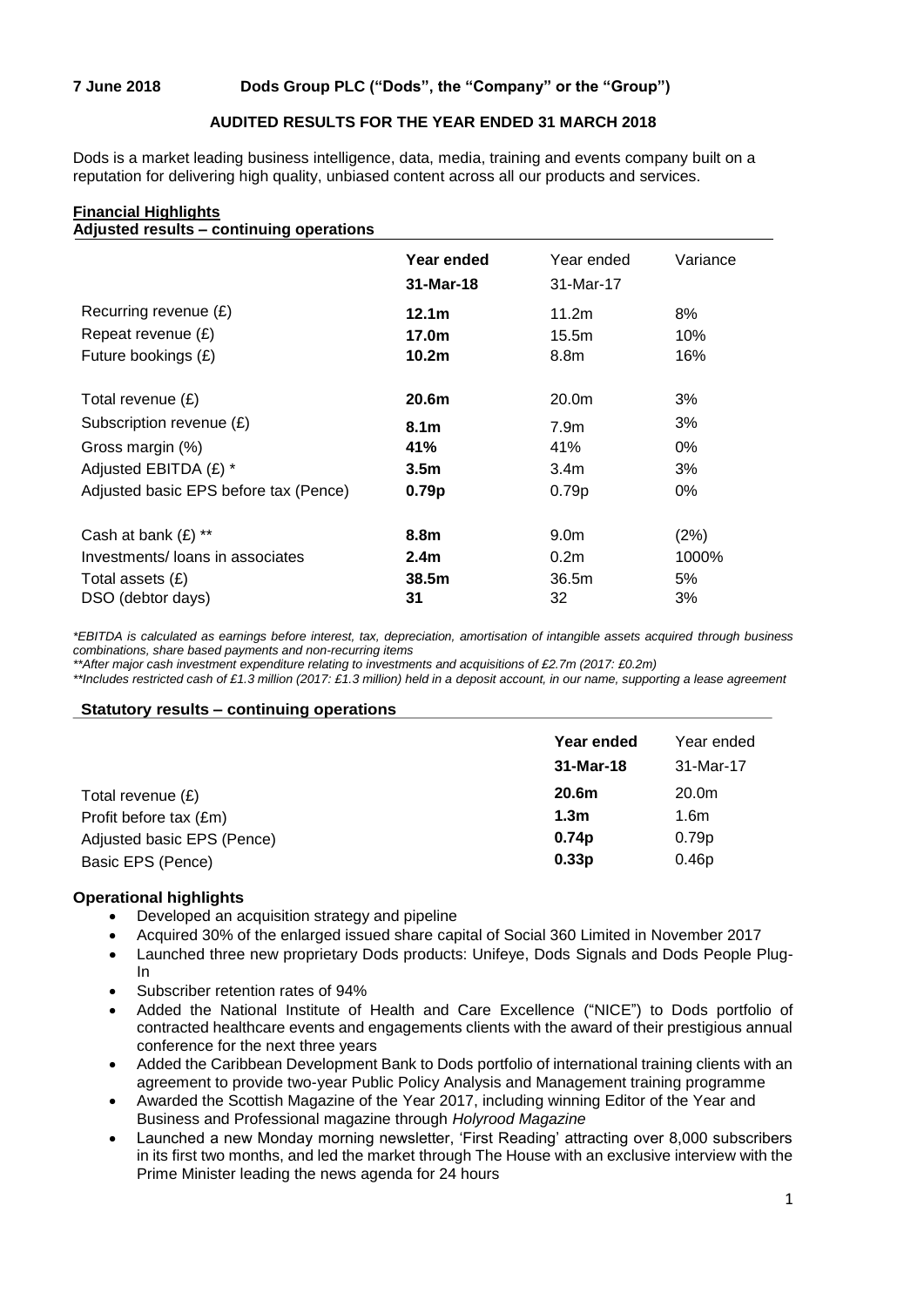# **Board changes (post period end)**

- New Chief Executive Officer Simon Presswell to join Board, effective from 9 July 2018
- Having successfully completed turnaround, Cheryl Jones to step down from Board with effect from 1 August 2018
- David Hammond to succeed as Chairman following the Company's Annual General Meeting

*\* The Company will make further announcements regarding these appointments containing full details required by the AIM Rules for Companies, upon their formal appointment to the Board.*

# **Cheryl Jones, Chairman, commented:**

**"**This year, Dods Group made important progress in achieving its priorities. The Group has developed an acquisition strategy and pipeline, added talent and depth in growth areas of the business, created forward momentum to fuel high-value organic growth, and recruited a Group CEO to complete the ongoing leadership team.

With the turnaround complete, the Group having been successfully re-positioned, and the senior management team now in place, I am announcing that I will be stepping down from the Board with effect from 1 August 2018, following the Annual General Meeting. It has been a privilege to work alongside the management and staff of Dods, and to serve as Chairman for the past four years."

# **For further information, please contact:**

# **Dods Group plc via Alma PR**

John Coles 07836 273 660

# **Cenkos Securities plc (Nominated Adviser and Broker)**

Nicholas Wells 020 7397 8900 Mark Connelly Callum Davidson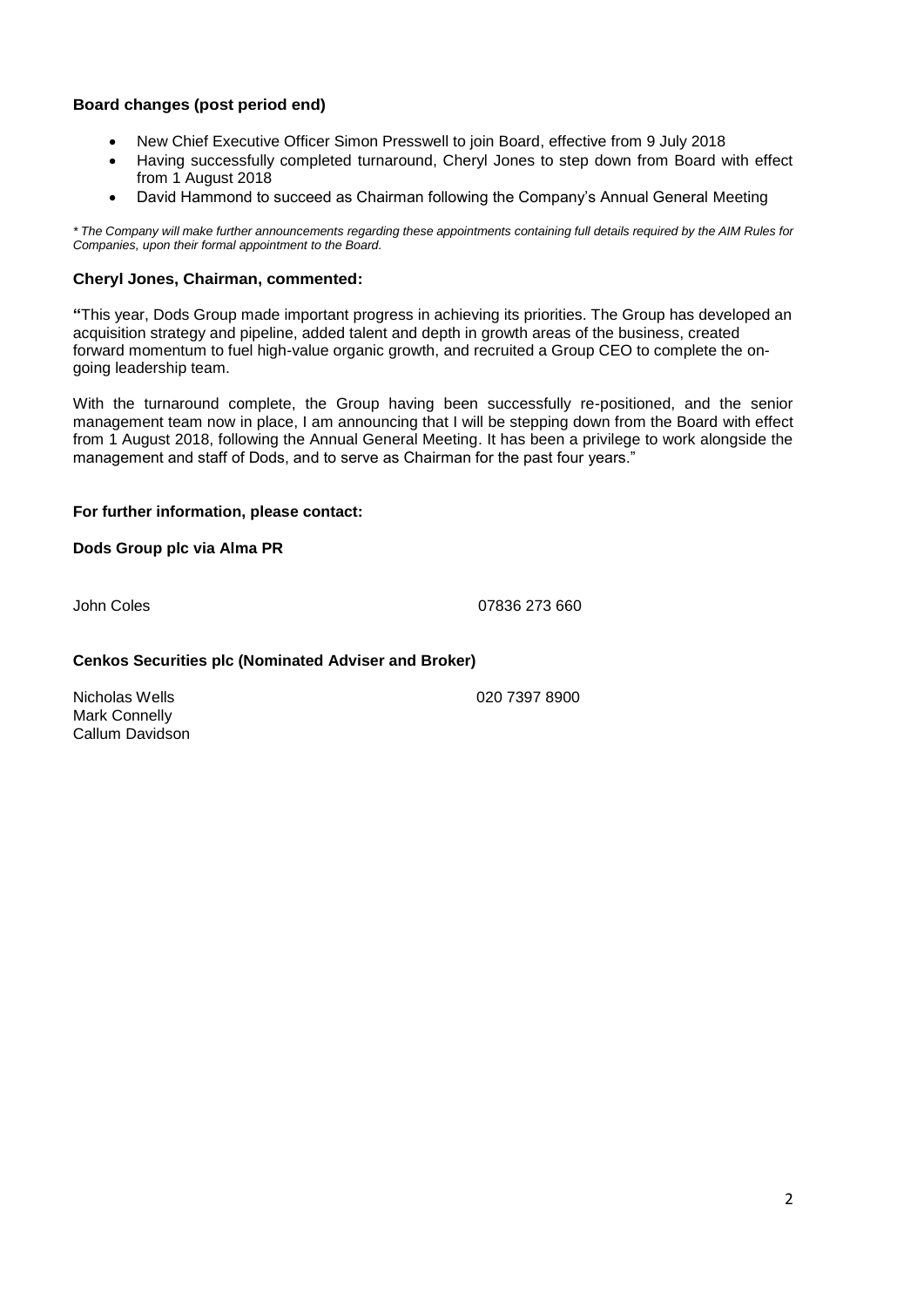### **Chairman's statement**

This year, Dods Group has made important progress in achieving its priorities: developing an acquisition strategy and pipeline, adding talent and depth in growth areas of the business, creating forward momentum to fuel high-value organic growth, and recruiting a Group CEO to complete the on-going leadership team.

The Company reviewed its strategic position across the competitive landscape focusing on research, data analytics and digital content companies. This review led to the development of an acquisition pipeline with the aim of identifying targets with market leading capabilities in the provision of businesscritical information services that may also add sector expertise or expand the geographical footprint of the business.

Subsequently, the Group acquired 30% of the enlarged issued share capital of Social 360 Limited (Social360) in November 2017 for £1.65 million in cash. Social360 was founded in 2009 by communications professionals, and provides comprehensive social media monitoring and reputation management products. Social360 provides products which are in demand by our clients and prospective customers and are also synergistic with our value proposition. Following the acquisition of Social360 two new proprietary Dods products were launched; Unifeye and Dods Signals.

For the fiscal year 2018, recurring revenues grew 8% to £12.0 million, subscriber retention rates were 94%, and future sales bookings increased 16% to £10.2 million creating double-digit sales growth momentum going into the new year. Total recognised revenue for the year was £20.6 million. Repeat sales increased 10% to £17.0 million, representing 83% of total recognised revenues.

Adjusted EBITDA was up slightly at £3.5 million compared to £3.4 million in the prior year. Dods' ability to generate cash remains strong. Cash conversion at the operational EBITDA level was 90% in the year resulting in a net cash balance of £8.8 million after investments of £2.2 million. The Company remains debt free.

### **Board Changes**

The Board is pleased to announce Simon Presswell will join the Company as Group CEO and Executive Director with effect from 9 July 2018. As an accomplished CEO and leader, Simon has worked across a range of high growth transformative businesses with a focus on driving shareholder returns, executing acquisition strategies, and delivering superior customer experiences. Simon's relevant industry and acquisition experience make him well suited to lead the organisation going forward.

The Directors are also pleased to announce that Dr. David Hammond will be joining the Board as nonexecutive Chairman immediately following the AGM. Dr. Hammond is an experienced international businessman having served on the boards of listed companies both sides of the Atlantic, including ADT and American Medical Response. Latterly, he led the successful buyout and subsequent sale of British Car Auctions.

The Company will make further announcements regarding the new board appointments in due course, containing full details required by the AIM Rules for Companies.

On 29 November 2017 there were a series of Board changes. The Board welcomed two Non-Executive Directors, Angela Entwistle and Mark Smith. Angela brings an extensive corporate communications background and AIM-listed board experience to the organisation. Mark has a long- standing track record of executive management in the media and communications markets, and is a qualified Chartered Accountant in England and Wales.

Guy Cleaver, CEO and Executive Director, resigned from the Board after serving as CEO from 4 August 2016. The Company would like to thank Guy for his 16 years of service to the Company, and his contributions during a time of change in the organisation.

As also announced on 29 November 2017, Sir William Wells and Lord Adonis stepped down from the Board after serving as Non-Executive Directors from December 2010 and January 2011 respectively. Sir William served as Chairman of the Audit Committee during the time of the turnaround, and his experience and support to the business was invaluable during the re-shaping of the organisation. Lord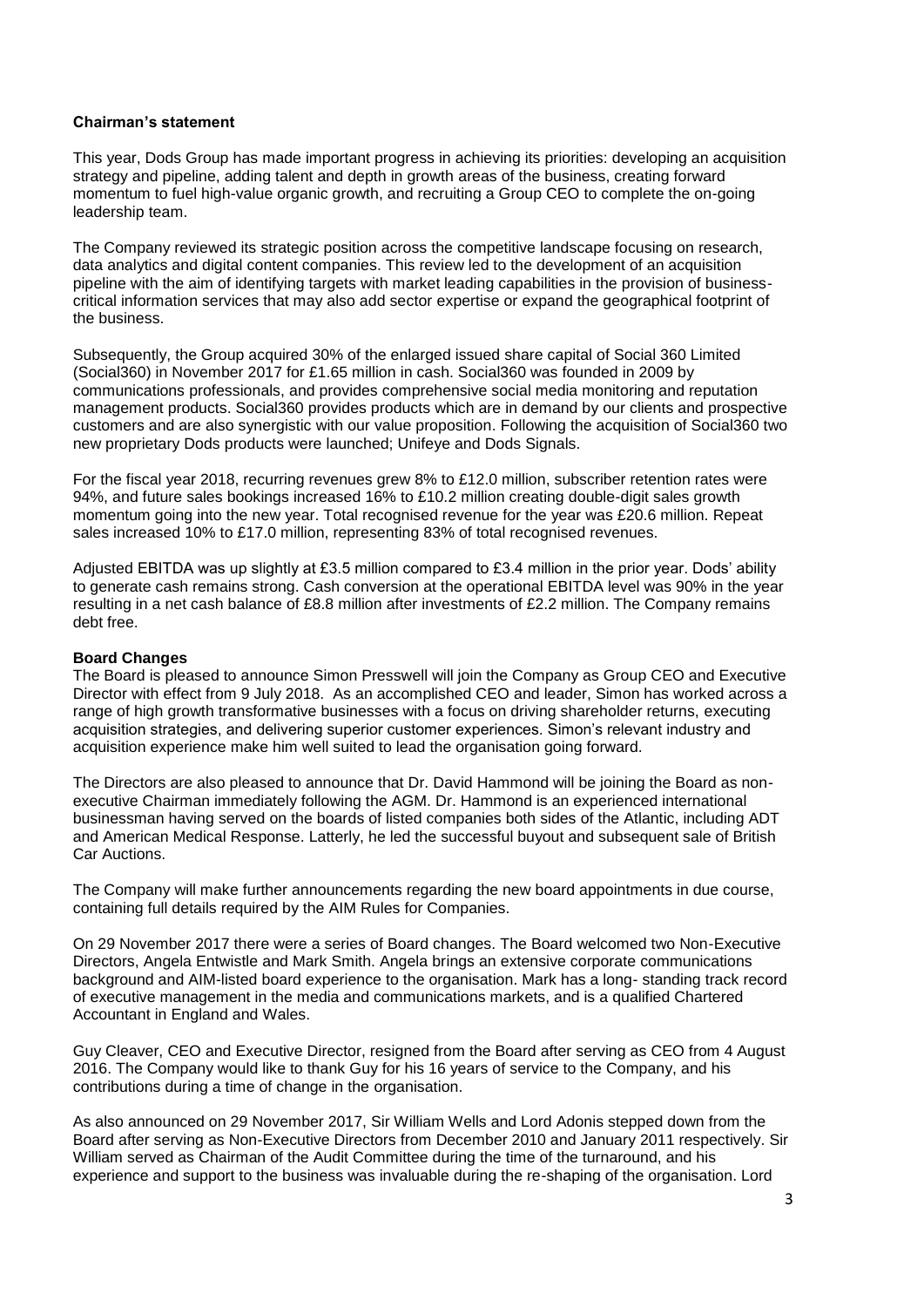Adonis brought significant industry and public-sector experience, providing valuable insight during a period of greatly changing times. We thank both of these Directors for their many contributions.

With the turnaround complete, the Group having been successfully re-positioned, and the senior management team now in place, I am announcing that I will be stepping down from the Board with effect from 1 August 2018, following the Annual General Meeting. It has been a privilege to work alongside the management and staff of Dods, and to serve as Chairman for the past four years.

# **Outlook**

As a result of the positive response to new products, high subscriber retention rates and strong future sales bookings, the Group has significant run rate momentum coming out of FY2018 into the current financial year. The Board believes with the turnaround completed, the business transformation well underway and a new Group CEO to join in July, the Company is well positioned for organic and acquisitive growth.

I would like to thank our shareholders for their support and patience as we have developed Dods into a formidable competitor. Moreover, during the past year, our clients have demonstrated their loyalty and offered their valuable insights to our sales and client services teams for which I am grateful.

Lastly, I want to offer my immense gratitude to all of Dods' employees for their passion and commitment to excellence.

**Cheryl C. Jones** Chairman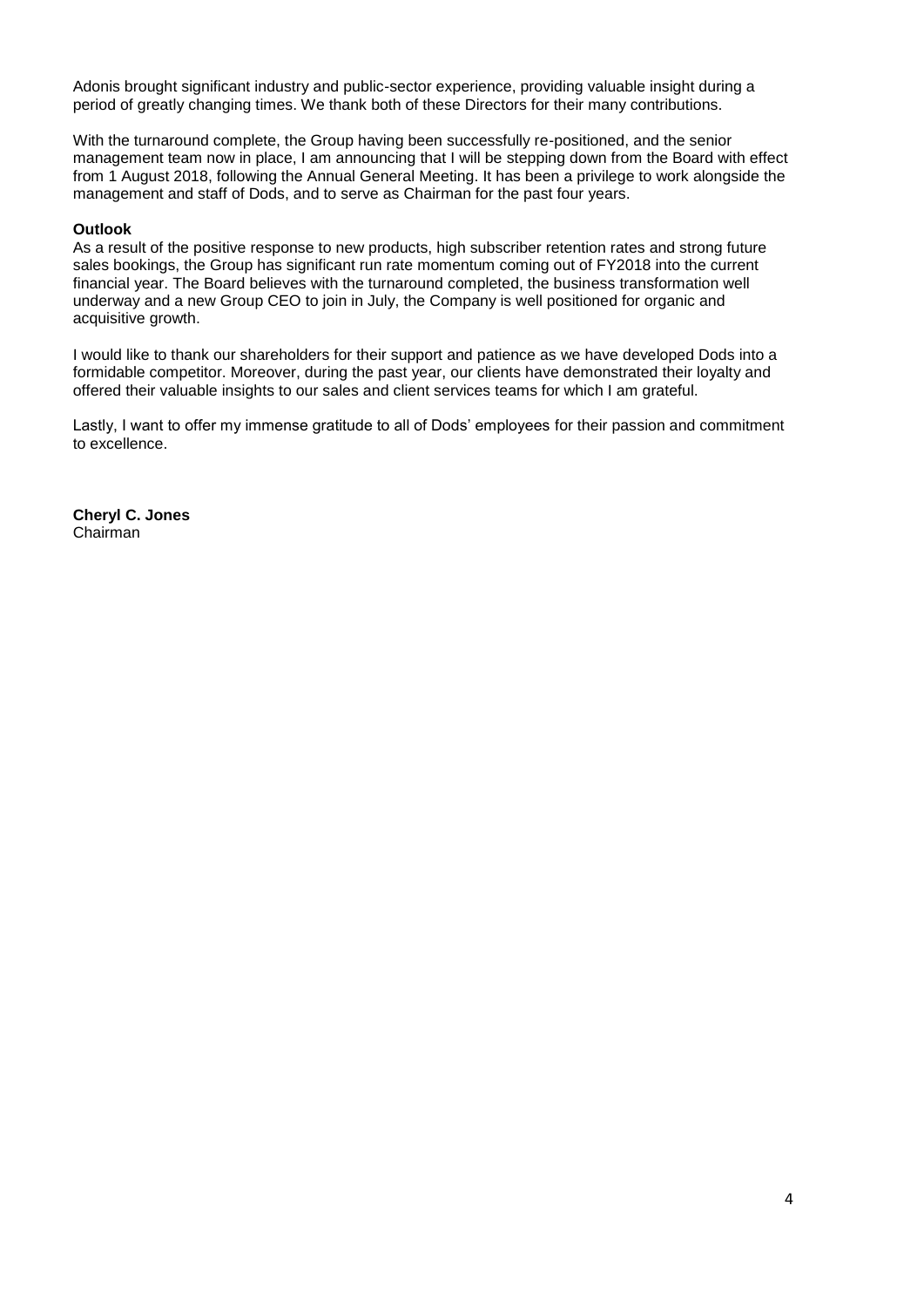# **Strategic report**

# **Addressing the data dilemma**

Trusted and relevant business intelligence has always been critical to business growth, but never more so than in the digital age with a whole new 'trust dynamic' within the vast Big Data and digital spectrum.

# **COMPETITIVE POSITION**

Dods is an unrivalled business intelligence, media, training and events company uniquely entrenched in all aspects of the UK and EU political, public sector and special policy area communities. Through our flagship media brands, including The House, PoliticsHome, Holyrood, the Parliament Magazine, Civil Service World and PublicTechnology, we provide unique routes between our communities enabling strategic engagement. Dods has built a reputation for high-quality, unbiased original content in each of its eco-systems which has resulted in dedicated audiences and a loyal client base.

The brands offer integrated campaigns that secure a continued stakeholder dialogue and consistent messaging across all activities on Dods' platforms. These engagements include high profile events from Civil Service Live & Awards to the MEP Awards, Westminster Briefings, NHS Expo, Public Sector ICT and a full portfolio of summits and round tables.

Our business intelligence, data solutions and targeted engagement converge into a single platform to help customers manage, influence and win business. This end-to-end solution provides critical decision support to our customers. By embedding into customer workflows, Dods helps solve complex business challenges as an efficient single solution which provides speed-to-market customer benefit. Dods supports 1/3 of FTSE 100 companies across a variety of industries.

Dods' client value model is geographically scalable and can be replicated across multiple ecosystems. The model allows us to align with our clients' areas of strategic business concerns and to promote capabilities at critical stages of their plans.

The flexibility of our end-to-end solutions allow Dods to align client priorities and promote their key issues and capabilities at the right time or at critical stages. To facilitate our customers as they navigate and influence their key audiences, Dods provides a single point of contact to coordinate eco-system expertise and access to markets.

# **ADDING A NEW DIMENSION**

Trusted and relevant business intelligence has always been critical to business growth, but never more so than in the digital age with a whole new 'trust dynamic' within the vast Big Data and digital spectrum. Customers demand fewer more trusted suppliers to be more agile, changing as their business changes. We believe that we are uniquely positioned to address these requirements and grow our business alongside our customers and channel partners.

Our core data-insights driven intelligence and political and public-sector consulting equip customers with knowledge critical to their business success — highlighting threats and opportunities in real-time. Whether it's public policy monitoring, political influencers or public tenders that present challenges or opportunities, our experts will tailor Dods Monitoring, Dods People, Research or Training services to get clients the vital information at the right time.

As our customers and potential clients react to the data dilemma, they demand fewer more trusted suppliers, suppliers to be more agile and to provide speed-to-market solutions for their business challenges. Moreover, according to analysts, client spend in the Comms & PR industry is in excess of \$30 billion globally, yet the industry has often struggled to prove a hard ROI. Investors who recognised the potential in MarTech and AdTech are flocking to PRTech now.

Understanding these market dynamics, Dods has invested in a market-leading PRTech company, Social360. Through proprietary products provided to Dods by Social360, Dods is uniquely positioned to address these changing market dynamics and grow our business alongside our customers and channel partners.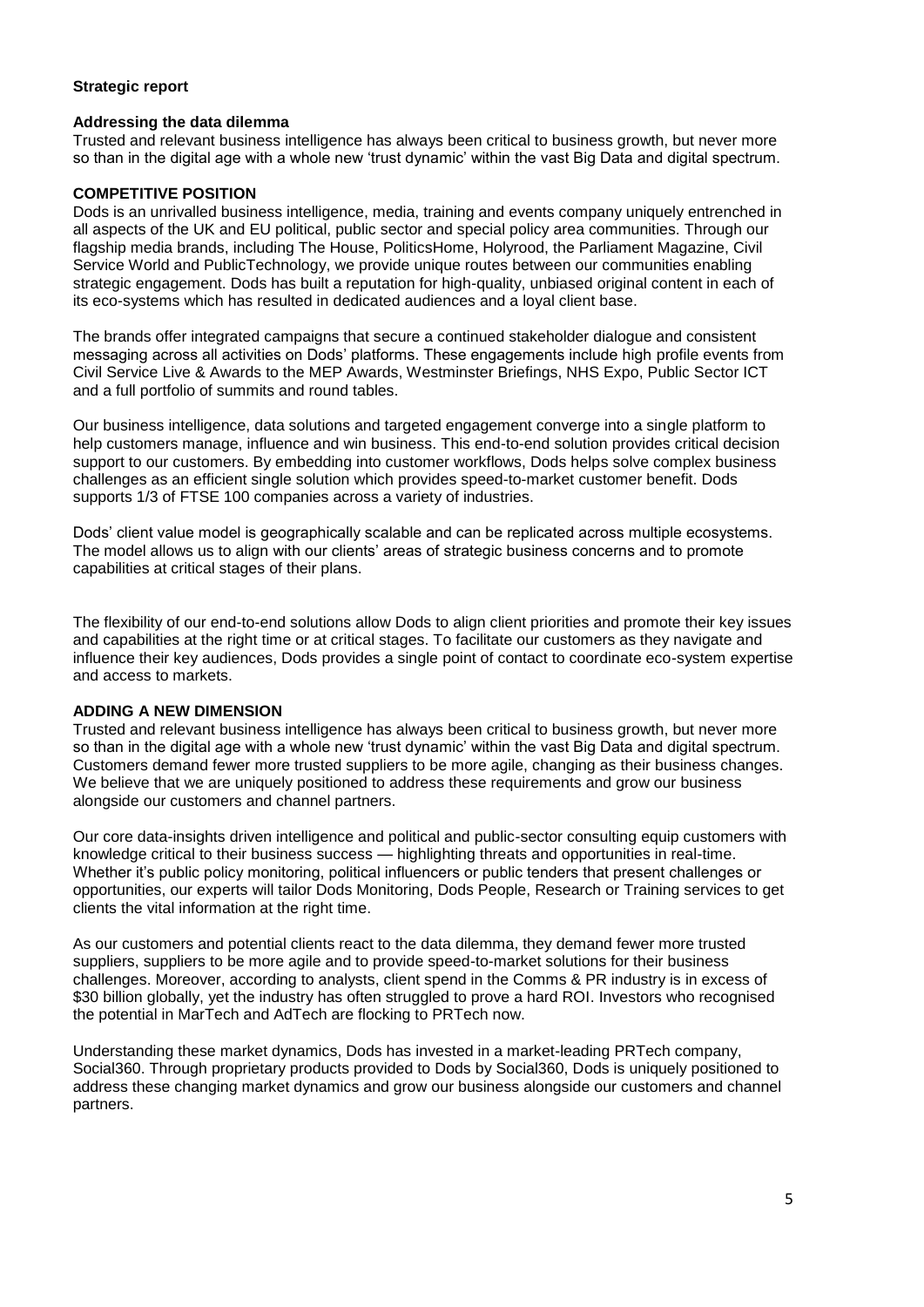# **STRATEGIC INNOVATION**

Dods Signals is a new social media listening service that is synergistic with our current information and monitoring subscription services. Dods Signals applies technology to automate data aggregation and customises social insights based on client-specific criteria established during an account manager-led discovery process.

Highly customisable and written by experts, our new Unifeye reputational intelligence reports highlight stakeholder perceptions and corporate reputation from over 50 million digital media sources in 70 languages, applying a sentiment score and tracking Reputation Value Index (RVI). Our Unifeye solution enables corporate communication professionals to switch focus from the non-core undertaking of data collection from digital sources to taking action based on critical insight.

Our solution allows clients teams to become more effective dealing with consistency of messaging, public perception and customer touch points across their organisations as inefficient silos are eliminated. As a result, client corporate messages reach audiences faster and are more authentic.

# **Shaping the future**

Central to Dods' growth plans are the continued development of enterprise-wide sector expertise and market leading high value services which provide recurring revenues, repeat sales, superior client retention rates, and the development of an acquisition strategy.

# **REVENUE QUALITY AND VALUE**

Steady subscription revenues with high client retention, and strong sector specific, content driven events and training, underpinned the robust growth of repeat revenues for FY2018.

Total revenue for the year was £20.6 million (2017: £20.0 million). Repeat revenues for FY2018 were £17.0 million; an increase of 10% over the prior year. Future bookings sold in FY2018 to be delivered in the future fiscal years were £10.2 million versus £8.8 million in the prior year, a 16% increase.

Subscriber revenues represent 40%, and total recurring revenues represent 59% of the Company's total recognised revenue for FY18. Subscriber retention levels are 94%.

# **SECTOR EXPERTISE**

Dods has identified high potential growth sectors to further diversify and grow its client portfolio. These industry targets have been the focus of new marketing and sales client and sector based programmes, which include key account management teams that provide a single point of contact for clients and prospective customers. These additional growth sectors include energy, financial services, healthcare and pharma, high tech, and manufacturing. At 31 March 2018, these high potential sectors represented 31% of the Company's revenue.

Utilising the Company's end-to-end capabilities and cross selling programmes, the organisation has implemented ongoing initiatives designed to enhance the share of wallet with existing clients, and to offer perspective customers the opportunity to consolidate suppliers. For FY2018, 33% of Dods' revenue reflects client purchases of three or more services, 19% purchasing more than four services, and 9% purchasing more than five services. These higher value service relationships supported the strong gross margin of 41% continuing year over year.

# **PEOPLE AND SCALE**

During FY18, the Company consolidated all event programme management under a single Managing Director. This role was designed to bring accelerated growth, scalability, and flexibility to support both UK and EU environments. Additionally, the organisation expanded the training department skill base to provide greater capacity to service international markets. Revenues for the events services were £7.8 million an 11% increase over the prior year, and training services were up 16% over prior year to £1.5 million.

Dods doubled its investment in the marketing function during the second half of FY2018. New management and talent was brought into the organisation to provide further specialisation in digital commercialisation, and to support organic and acquisitive growth opportunities. Digital revenues represent £8.5 million of total revenue, a 10% increase over the prior year. Print media was down £0.1 million to £1.8 million (2017: £1.9 million) with revenue from research, polling and ancillary services down £0.4 million to £0.9 million (2017: £1.3 million) as the Group concentrated on improving revenue quality as stated above. The Company will look to address this in the coming fiscal year.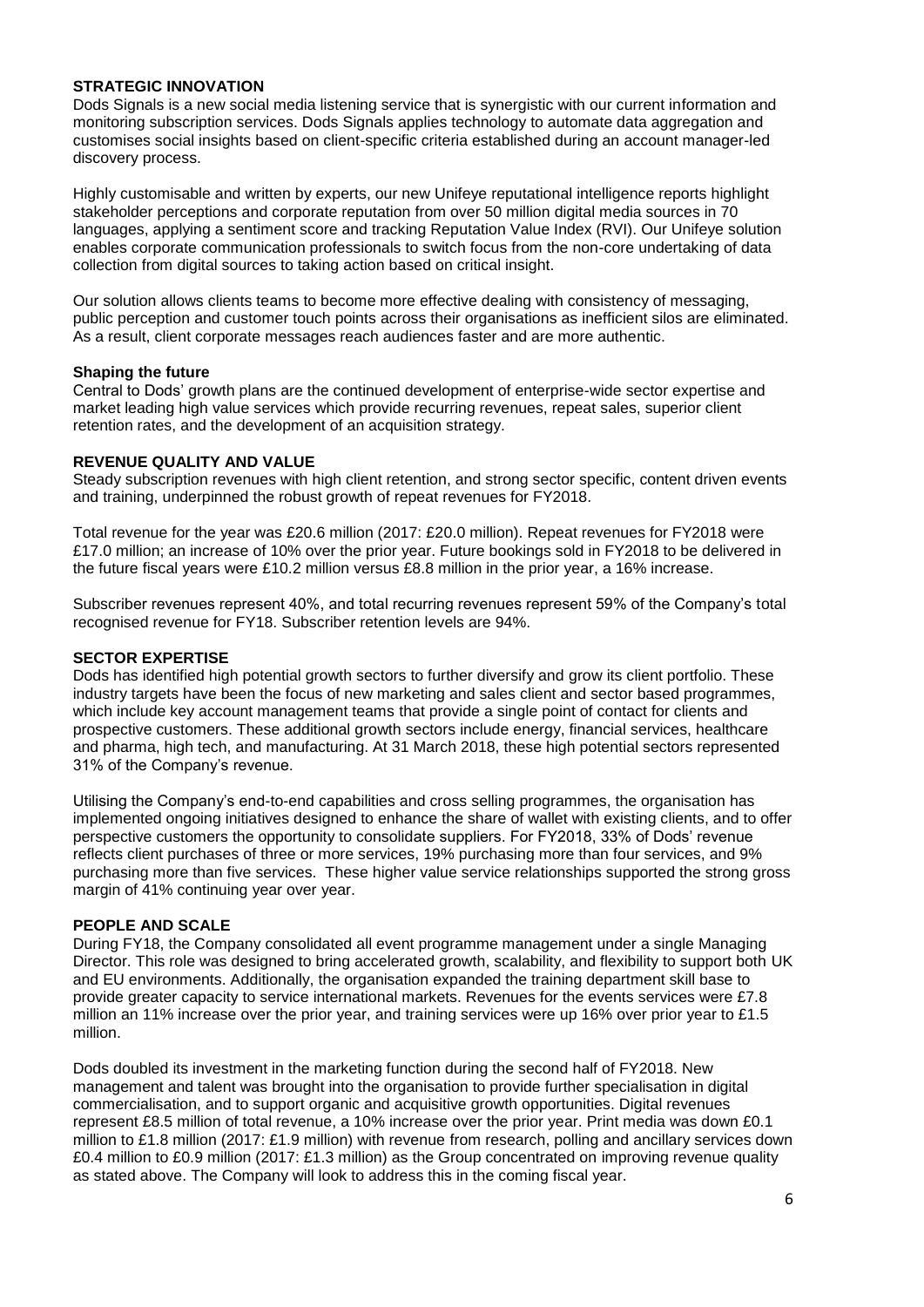In addition to the staff in London, Dods has well-established operational teams throughout its regional branches in Edinburgh, Brussels, and Paris. Geographically, the Company's revenue is now 78% UK based, 18% EU based, with the balance of 4% being in the US and the rest of the world.

# **ACQUISITIONS AND INVESTMENTS**

The acquisition strategy is designed to identify opportunities that provide access to new sectors or services, or bring adjacent core competencies to the business.

In FY18, the Group purchased 30% of the enlarged share capital of Social 360 Limited (Social360) for £1.65 million in cash with an option to purchase the balance of the current existing shares. Social360 is registered in the UK with offices in London and New York.

Following this transaction, the Group launched a new social media monitoring product branded DODS Signals, and a Reputation Value Index analysis service branded Unifeye. Dods and Social360 share a common view of the corporate communications marketplace. In particular, both share a dedication to providing critical information services on a real-time, daily and weekly basis which are comprehensive and highly tailored.

# **TECHNOLOGY AND COMPLIANCE**

Expanding on the Cyber Essentials certification awarded in FY16, Dods attained ISO27001 Information Security certification in FY17. The annual audit for this certification, our processes, procedures and Information Security Management System (ISMS) was passed in January 2018.

Additionally, our ISO27001 framework forms the basis of our GDPR (General Data Protection Regulation) compliance. Dods has adopted the best practice of a risk-based approach to our handling of personally identifiable information. The organisation has reviewed its data handling processes and procedures, contractual terms and conditions, and extended our ISMS (Information Security Management System) in accordance with the GDPR legislation.

# **Cheryl C. Jones**

Chairman

# **CFO Review**

During the year, the Group set its emphasis on developing an acquisition strategy and pipeline, enhancing the infrastructure for further organic and acquisition growth and increasing the talent pool to enable it to deliver on these priorities going forward. In addition, since 2014, the Group has replaced or ceased non-core operational revenue of £4.0 million with the aim of improving the quality of revenue by increasing recurring and repeat income streams.

# **Acquisition strategy**

As part of the Group's acquisition strategy, the Board continues to evaluate its options in terms of sector focus to create a balanced portfolio of services that is in line with market demand. The Group has been reviewing its strategic positioning across business-critical information services, mapped out industry snapshots, identified industry trends and major players in the following sectors:

- Data
- Market Research
- Digital Media

In line with this, the Group aims to provide business critical information services to certain highly regulated sectors that have a natural propensity for buying such services and are adjacent and complimentary to its current offering.

In addition, it is looking to expand its digital distribution capabilities, further monetise its digital offering, and enhance its data analytics capabilities which will allow the Group to commercialise the vast amounts of data it owns.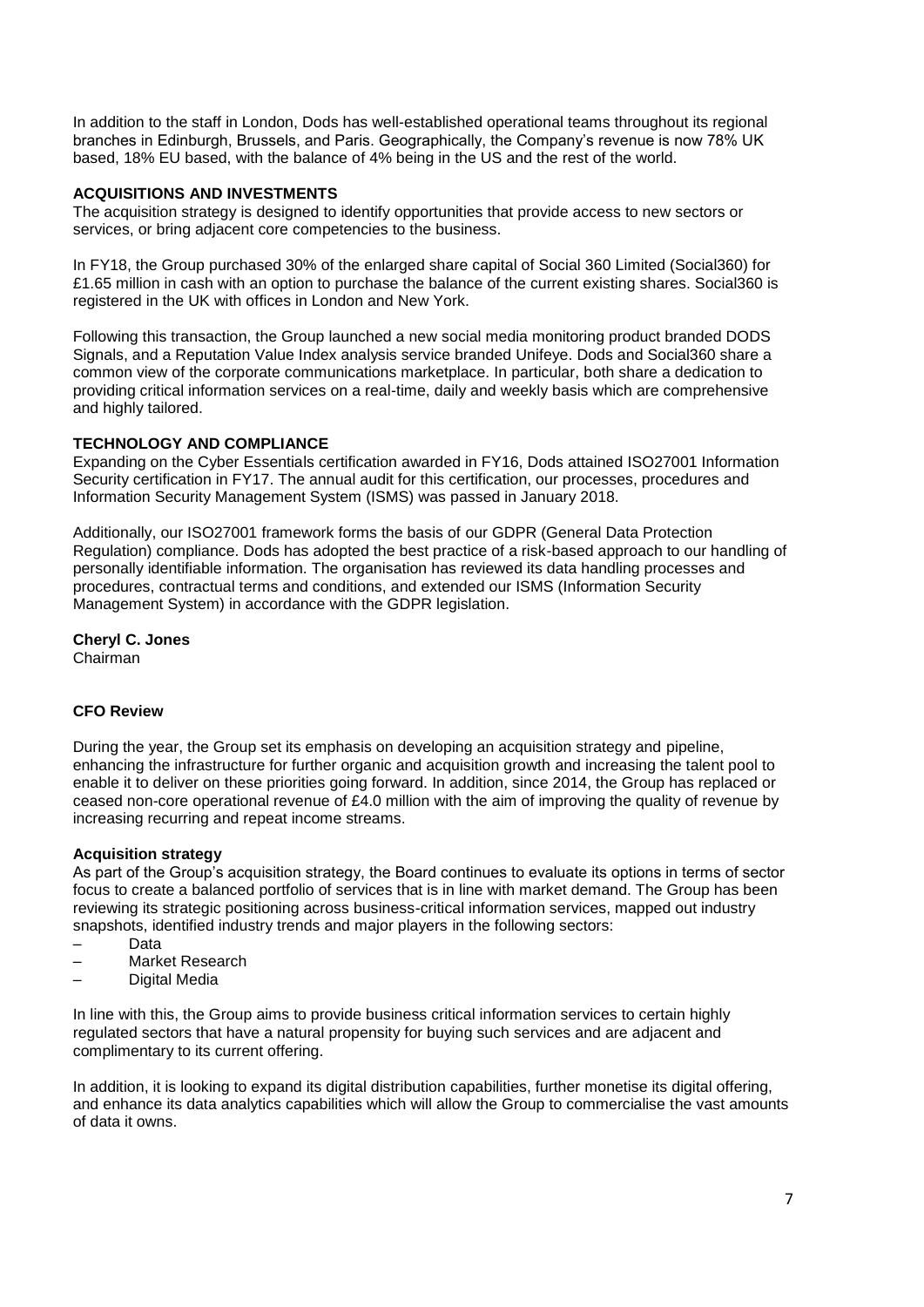# **Revenue and operating results**

For FY18, subscription revenue for the year increased by £0.2 million to £8.1 million (2017: £7.9 million) with other recurring revenue of £4.0 million (2017: £3.3 million). Total recognised recurring revenue was £12.1 million (2017: £11.2 million) an increase of £0.9 million. Moreover, repeat revenue, which includes all recognised recurring revenue, was £17.0 million (2017: £15.5 million) an uplift of £1.5 million, illustrating the improvement in the quality of the Group's revenue.

The results for the year show total revenue of £20.6 million compared to £20.0 million for the previous year Print media was down £0.1 million to £1.8 million (2017: £1.9 million) with revenue from research, polling and ancillary services down £0.4 million to £0.9 million (2017: £1.3 million) as the Group concentrated on improving revenue quality as stated above. The Company will look to address this in the coming fiscal year. Adjusted EBITDA was £3.5 million (2017: £3.4 million). Amortisation of intangible assets acquired through business combinations totalled £0.4 million (2017: £0.6 million) and amortisation of software was £0.5 million (2017: £0.4 million).

The statutory profit before tax for the year was £1.3 million (2017: £1.5 million) after non-recurring talent recruitment, acquisition related costs, redundancy and other costs of £1.0 million (2017: £0.2 million).

During this financial year the Group incurred a full annual rental cost and increased business rates for the London office. On a like for like comparison this equated to an increase of £0.5 million from the previous year.

# *Other operating Income*

Income arising from litigation which was settled during the year.

### *Non-recurring items*

During the year, the Group incurred £1.0 million of non-recurring costs (2017: £0.2 million). The largest expense of £0.4 million (2017: £nil) relates to mapping the competitive landscape, creating an acquisition database and research notes, an acquisition pipeline and enhancing market knowledge. A further £0.2 million (2017: £0.03 million) costs are for professional fees incurred on due diligence work.

Other major expense relates to redundancy/severance of £0.3 million (2017: £0.1 million) of which £0.2 million is due to the former CEO settlement and the balance relates to finalising legacy changes. The Group incurred £0.1 million (2017: £nil) of exceptional recruitment costs in the financial year.

# **Taxation**

Tax payments of £43,000 (2017: £60,000) relating to overseas operations were made during the year. The Group now forecasts UK tax charges going forward. Consequently, the tax charge for the year is £0.18 million (2017: credit of £16,000). Whilst the Group continues to seek to optimise its tax position going forward, it is expected that the effective tax rate will increase.

# **Earnings per share**

Normalised earnings per share (before non-trading items, discontinued operations, share based payments credits, amortisation of intangible assets acquired through business combinations and associate income) was 0.74 pence (2017: 0.79 pence). Basic earnings per share was 0.33 pence (2017: 0.46 pence).

# **Dividends and share buyback**

The Directors do not propose to pay a dividend (2017: £nil). The Board, during the year, reflected on the opportunity to pay a dividend and elected not to as its current acquisition strategy will enable the Group to use any excess cash to fund capital enhancing acquisitions.

Regarding a share buyback scheme, having consulted its advisers, the Board decided not to implement one as again it decided there are opportunities to use excess cash more efficiently by funding earnings enhancing acquisitions.

### **Assets**

Non-current assets consisted of goodwill and intangibles of £21.6 million (2017: £22.0 million), property, plant and equipment of £2.3 million (2017: £2.4 million), investments in associates of £1.7 million (2017: £nil) and long-term loans to associates of £0.7 million (2017: £0.2 million).

Inventories and trade receivables increased by £0.7 million to £3.5 m (2017: £2.8 million), largely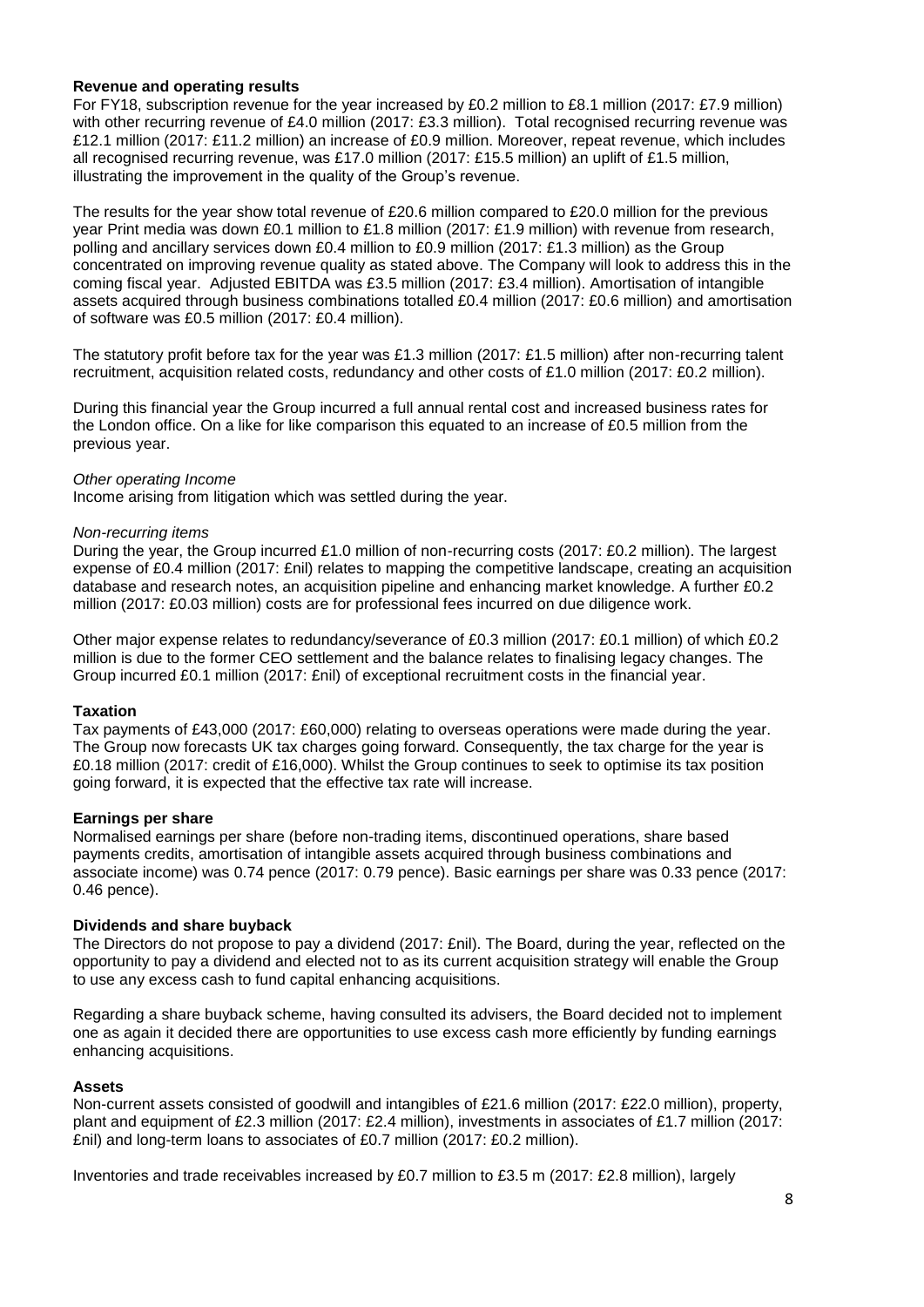because of increases in prepayments and other receivables. The Group had a cash balance of £8.8 million (2017: £9.0 million), and had no borrowings at the year end.

Current liabilities increased by £0.7 million to £9.2 million (2017: £8.5 million) as a result of increases in trade payables and accruals and deferred income in the year. There was no change in the deferred tax liability of £0.8 million (2017: £0.8 million).

Total assets of the Group were £38.5 million (2017: £36.5 million) with the main movements being the investments and loans to associates. Total equity increased by £1.3 million to £28.6 million (2017: £27.3 million) mainly reflecting the increase in retained profit for the year.

### *Liquidity and capital resources*

Net interest and finance income during the 12 months amounted to £2,000 (2017: £19,000). During the year, underlying cash conversion was in line with expectations. The Group generated £3.1 million (2017: £3.4 million) of cash from its operating activities.

The Group used £3.4 million in investing activities (2017: £3.1 million). £1.7 million was for the acquisition of a 30% stake in Social360, acquisition related costs of £0.5 million (2017: £nil), a further long-term loan to associate Sans Frontieres Associates of £0.5 million (2017: £0.2 million), £0.3 million on property, plant and equipment (2017: £2.5 million) and investment in software and hardware for our technology platforms of £0.5 million (2017: £0.4 million).

**Nitil Patel** Chief Financial Officer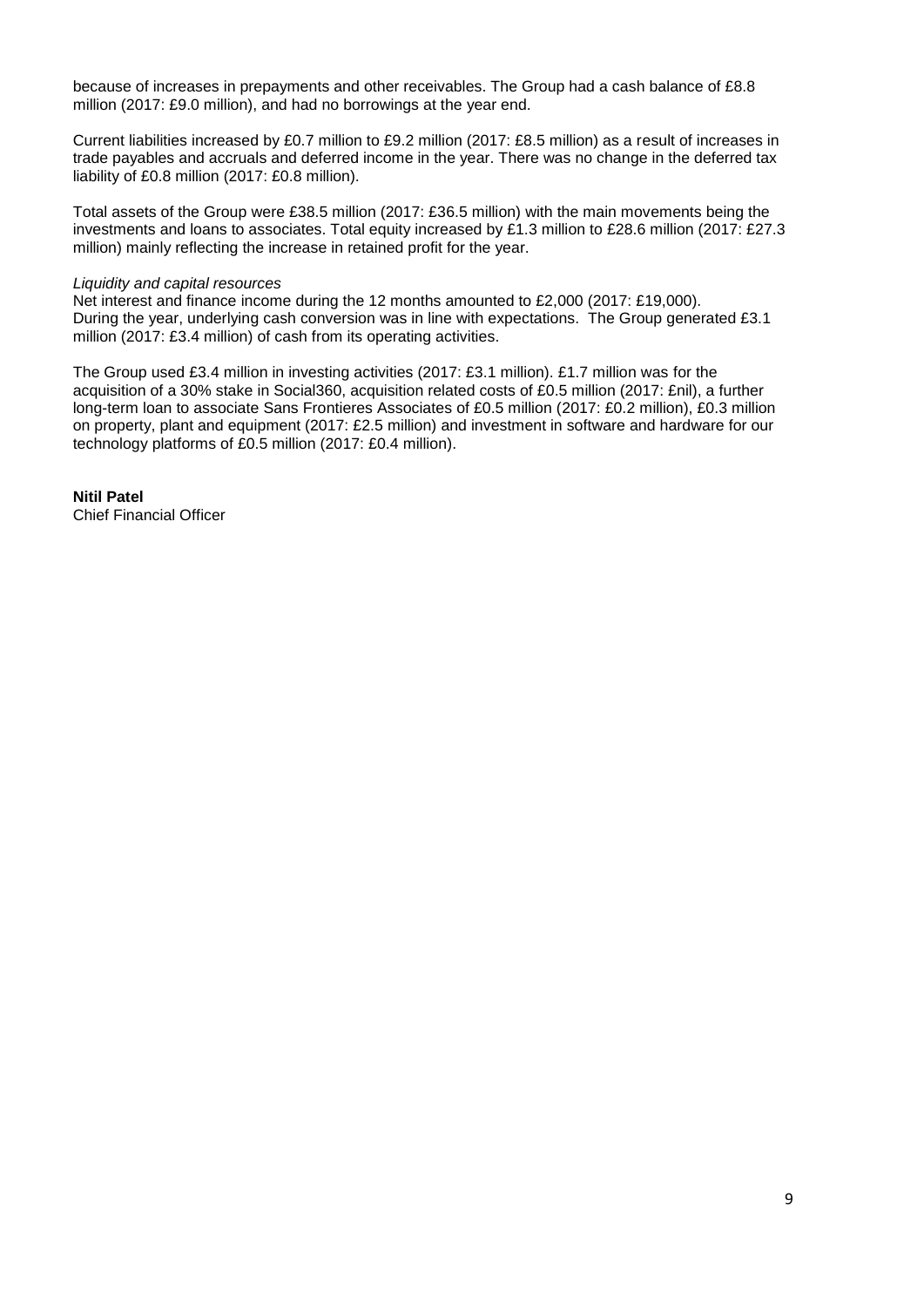# **CONSOLIDATED INCOME STATEMENT for the year ended 31 March 2018**

| <b>Continuing operations</b>                                                               | Note | Year ended<br>31 March 2018 | Year ended<br>31 March 2017 |
|--------------------------------------------------------------------------------------------|------|-----------------------------|-----------------------------|
|                                                                                            |      | £'000                       | £'000                       |
| Revenue                                                                                    | 3    | 20,586                      | 19,965                      |
| Cost of sales                                                                              |      | (12, 239)                   | (11, 729)                   |
| <b>Gross profit</b>                                                                        |      | 8,347                       | 8,236                       |
| Administrative expenses                                                                    |      | (5,286)                     | (4,835)                     |
| Other operating income                                                                     |      | 444                         |                             |
| <b>Adjusted EBITDA</b>                                                                     |      | 3,505                       | 3,401                       |
| Depreciation of tangible fixed assets                                                      | 9    | (357)                       | (301)                       |
| Amortisation of intangible assets acquired through business<br>combinations                | 8    | (408)                       | (584)                       |
| Amortisation of software intangible assets                                                 | 8    | (466)                       | (368)                       |
| Non-recurring items                                                                        | 4    |                             |                             |
| Non-recurring acquisition research costs and professional fees                             |      | (557)                       | (28)                        |
| <b>Talent costs</b>                                                                        |      | (110)                       |                             |
| Other non-recurring items                                                                  |      | (308)                       | (193)                       |
| <b>Operating profit</b>                                                                    |      | 1,299                       | 1,927                       |
| Net finance costs                                                                          |      | 21                          | (380)                       |
| Share of loss of associate                                                                 |      | (9)                         |                             |
| Profit before tax                                                                          |      | 1,311                       | 1,547                       |
| Income tax credit/(charge)                                                                 | 5    | (182)                       | 16                          |
| Profit for the year attributable to equity holders of parent company<br>Profit per share   |      | 1,129                       | 1,563                       |
| Basic                                                                                      | 6    | 0.33p                       | 0.46p                       |
| <b>Diluted</b>                                                                             | 6    | 0.33p                       | 0.46p                       |
| <b>CONSOLIDATED STATEMENT OF COMPREHENSIVE INCOME</b><br>for the year ended 31 March 2018  |      |                             |                             |
|                                                                                            |      | Year ended                  | Year ended                  |
|                                                                                            |      | 31 March 2018               | 31 March 2017               |
|                                                                                            |      | £'000                       | £'000                       |
| Profit for the year                                                                        |      | 1,129                       | 1,563                       |
| Items that will be subsequently reclassified to Profit and Loss                            |      |                             |                             |
| Exchange differences on translation of foreign operations                                  |      | 95<br>95                    | (86)                        |
| Other comprehensive income for the year                                                    |      |                             | (86)                        |
| Total comprehensive income in the year attributable to equity<br>holders of parent company |      | 1,224                       | 1,477                       |
|                                                                                            |      |                             |                             |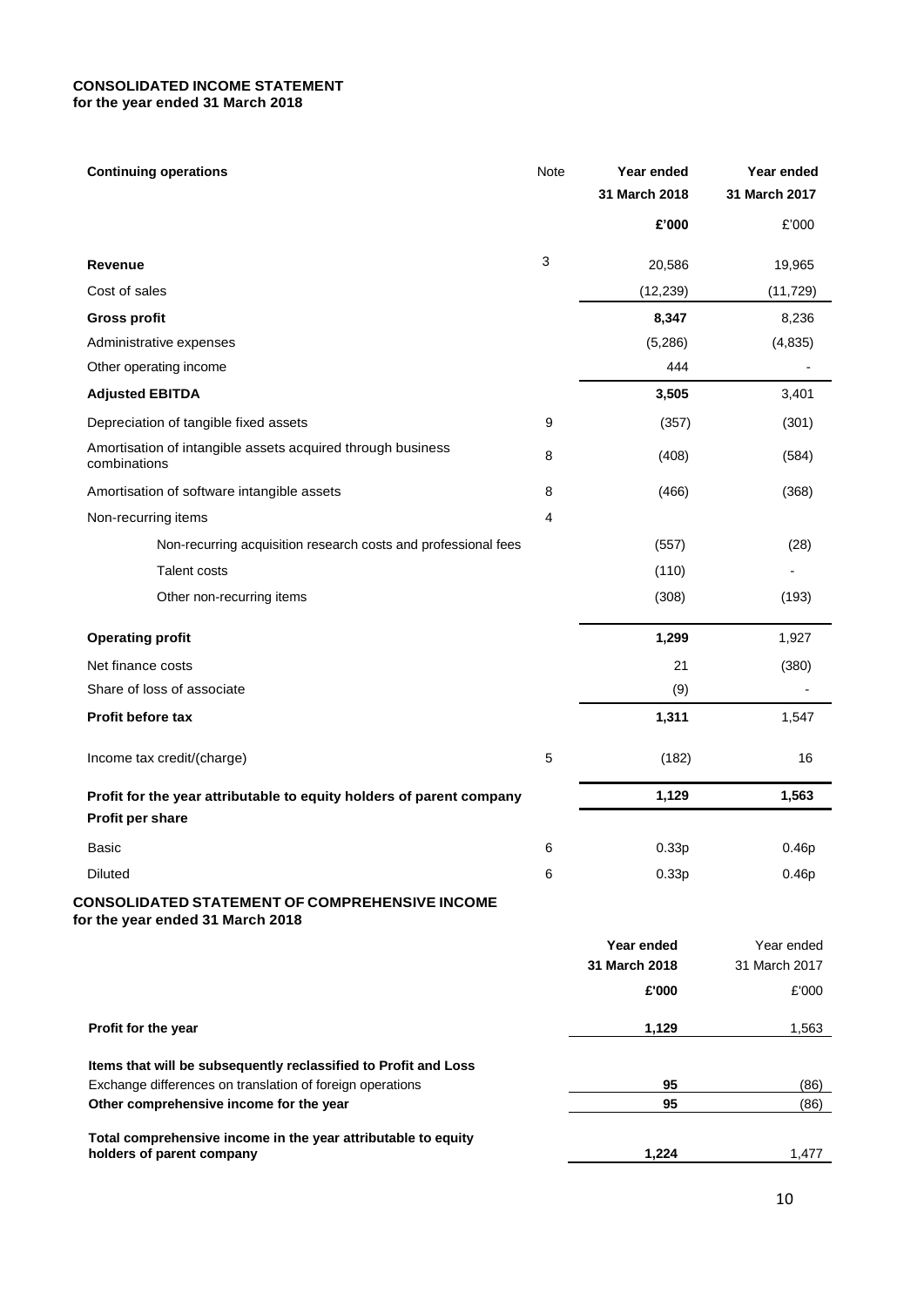### **CONSOLIDATED STATEMENT OF FINANCIAL POSITION As at 31 March 2018**

|                                         |                | 31 March<br>2018 | 31 March<br>2017 |
|-----------------------------------------|----------------|------------------|------------------|
|                                         | <b>Note</b>    | £'000            | £'000            |
|                                         |                |                  |                  |
| <b>Non-Current assets</b>               |                |                  |                  |
| Goodwill                                | $\overline{7}$ | 13,282           | 13,282           |
| Investment in associates                |                | 1,684            |                  |
| Intangible assets                       | 8              | 8,308            | 8,711            |
| Property, plant and equipment           | 9              | 2,327            | 2,423            |
| Long term loan receivable               |                | 700              | 200              |
| <b>Total fixed assets</b>               |                | 26,301           | 24,616           |
| <b>Current assets</b>                   |                |                  |                  |
| Inventories                             |                | 12               | 35               |
| Trade and other receivables             | 11             | 3,469            | 2,805            |
| Cash and bank balances                  | 11             | 7,491            | 7,767            |
| Restricted cash held in deposit account | 11             | 1,266            | 1,266            |
| <b>Total Current assets</b>             |                | 12,238           | 11,873           |
| <b>Total assets</b>                     |                | 38,539           | 36,489           |
|                                         |                |                  |                  |
| <b>Capital and reserves</b>             |                |                  |                  |
| Issued capital                          | 12             | 17,096           | 17,088           |
| Share premium                           |                | 8,142            | 8,105            |
| Other reserves                          |                | 409              | 409              |
| Retained profit                         |                | 2,913            | 1,784            |
| Share option reserve                    |                | 44               | 36               |
| <b>Translation reserve</b>              |                | (59)             | (154)            |
| <b>Total equity</b>                     |                | 28,545           | 27,268           |
| <b>Current liabilities</b>              |                |                  |                  |
| Trade and other payables                |                | 9,231            | 8,458            |
| <b>Total current liabilities</b>        |                | 9,231            | 8,458            |
| <b>Non-current liabilities</b>          |                |                  |                  |
| Deferred tax liability                  |                | 763              | 763              |
| <b>Total non-current liabilities</b>    |                | 763              | 763              |
| <b>Total Equity and Liabilities</b>     |                | 38,539           | 36,489           |

The accompanying notes form an integral part of this consolidated statement of financial position.

These financial statements were approved by the Board of Directors and were signed on its behalf by:

Nitil Patel Chief Financial Officer 6 June 2017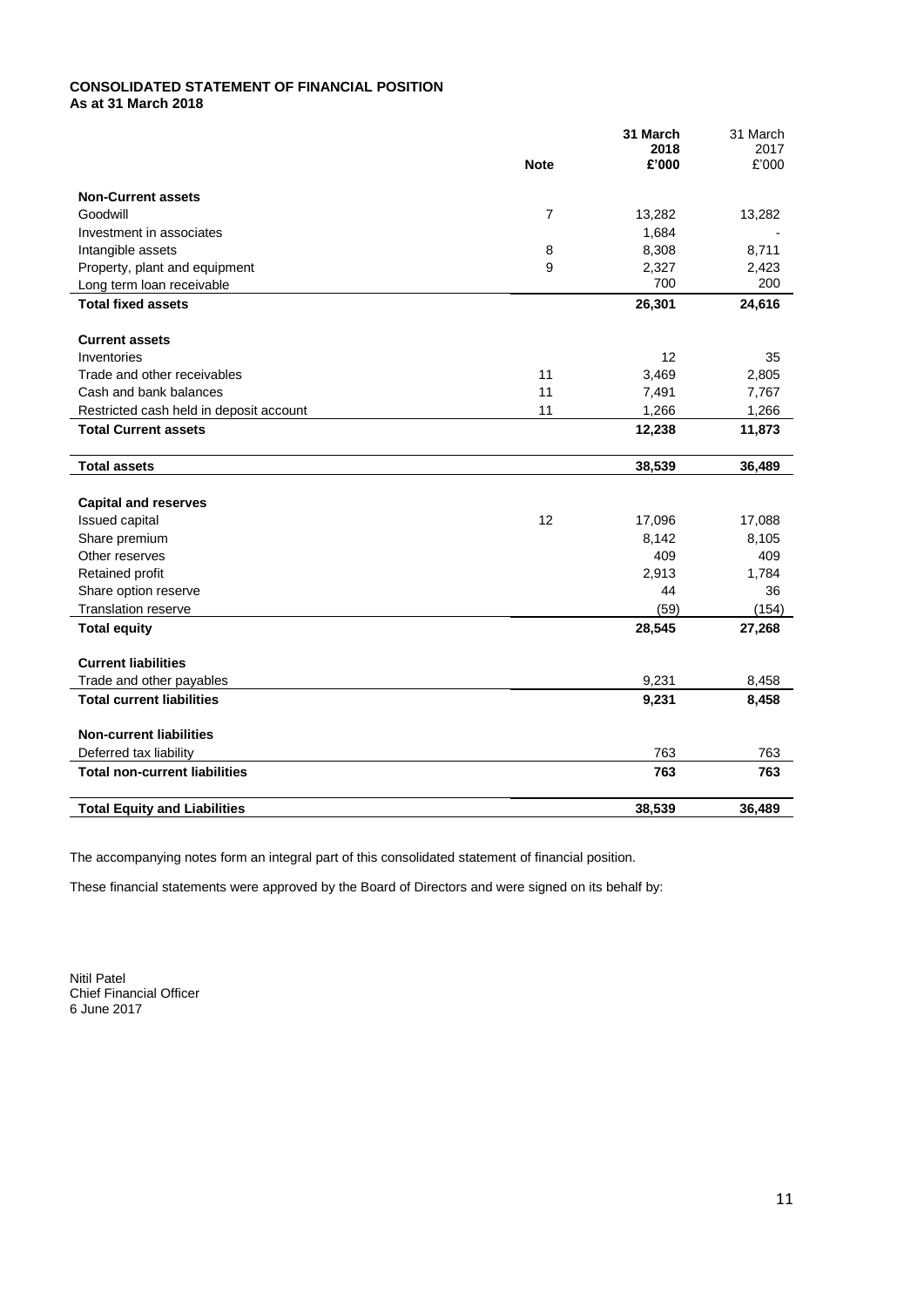# **CONSOLIDATED STATEMENT OF CHANGES IN EQUITY for the year ended 31 March 2018**

|                                                                 | Share<br>capital | Share<br>premium | Merger<br>reserve | Retained<br>earnings | Translation<br>reserve | Share<br>option<br>reserve | Total<br>shareholders'<br><b>Funds</b> |
|-----------------------------------------------------------------|------------------|------------------|-------------------|----------------------|------------------------|----------------------------|----------------------------------------|
|                                                                 | £'000            | £'000            | £'000             | £'000                | £'000                  | £'000                      | £'000                                  |
| At 1 April 2016                                                 | 17,083           | 8,057            | 409               | 221                  | (68)                   | 27                         | 25,729                                 |
| Total comprehensive income                                      |                  |                  |                   |                      |                        |                            |                                        |
| Profit for the year                                             |                  |                  |                   | 1,563                |                        |                            | 1,563                                  |
| Other comprehensive loss<br>Currency translation<br>differences |                  |                  |                   |                      | (86)                   |                            | (86)                                   |
| Share based payment                                             |                  |                  |                   |                      |                        | 9                          | 9                                      |
| Transactions with the owners                                    |                  |                  |                   |                      |                        |                            |                                        |
| Exercise of share options                                       |                  |                  |                   |                      |                        |                            |                                        |
| Issue of ordinary shares                                        | 5                | 48               |                   |                      |                        |                            | 53                                     |
| At 31 March 2017                                                | 17,088           | 8,105            | 409               | 1,784                | (154)                  | 36                         | 27,268                                 |
| Total comprehensive income                                      |                  |                  |                   |                      |                        |                            |                                        |
| Profit for the year                                             |                  |                  |                   | 1,129                |                        |                            | 1,129                                  |
| Other comprehensive loss<br>Currency translation<br>differences |                  |                  |                   |                      | 95                     |                            | 95                                     |
| Share based payment                                             |                  |                  |                   |                      | $\overline{a}$         | 8                          | 8                                      |
| Transactions with the owners                                    |                  |                  |                   |                      |                        |                            |                                        |
| Issue of ordinary shares                                        | 8                | 37               |                   |                      |                        |                            | 45                                     |
| At 31 March 2018                                                | 17,096           | 8,142            | 409               | 2,913                | (59)                   | 44                         | 28,545                                 |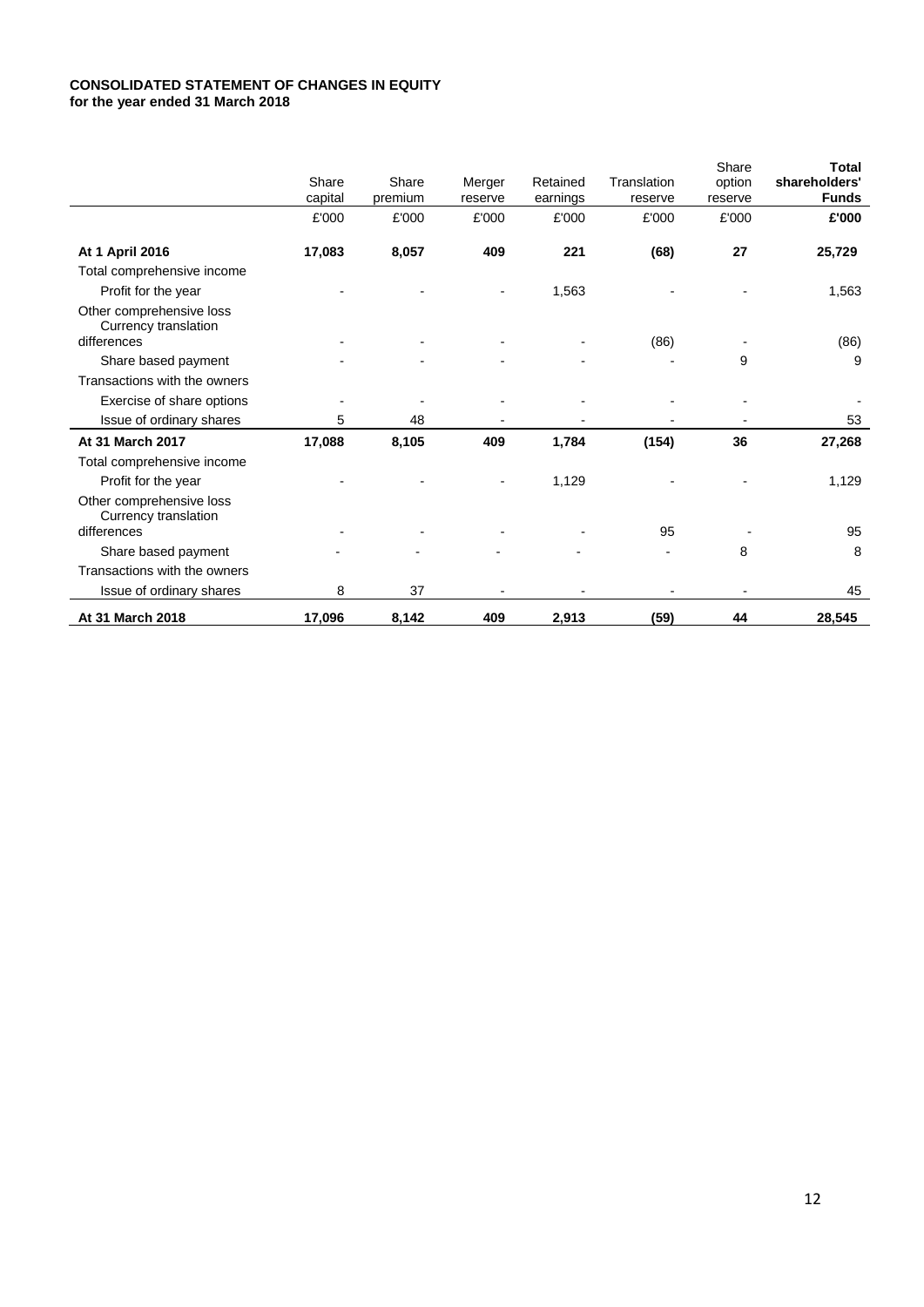# **CONSOLIDATED STATEMENT OF CASH FLOWS for the year ended 31 March 2018**

|                                                                          | Note | Year ended<br>31 March 2018 | Year ended<br>31 March 2017 |
|--------------------------------------------------------------------------|------|-----------------------------|-----------------------------|
|                                                                          |      | £'000                       | £'000                       |
| Profit for the year                                                      |      | 1,129                       | 1,563                       |
| Depreciation of property, plant and equipment                            | 9    | 357                         | 301                         |
| Amortisation of intangible assets acquired through business combinations | 8    | 408                         | 584                         |
| Amortisation of other intangible assets                                  | 8    | 466                         | 368                         |
| Share based payments charge                                              |      | 8                           | 9                           |
| Net finance costs                                                        |      | 21                          | 380                         |
| Non-recurring acquisition research costs and professional costs          |      | 557                         |                             |
| Income tax charge/(credit)                                               |      | 182                         | (16)                        |
| Operating cash flows before movements in working capital                 |      | 3,128                       | 3,189                       |
| Change in inventories                                                    |      | 23                          | 6                           |
| Change in trade and other receivables                                    |      | (664)                       | (615)                       |
| Change in trade and other payables                                       |      | 671                         | 897                         |
| Cash generated by operations                                             |      | 3,158                       | 3,477                       |
| <b>Taxation paid</b>                                                     |      | (43)                        | (60)                        |
| Net cash from operating activities                                       |      | 3,115                       | 3,417                       |
|                                                                          |      |                             |                             |
| Cash flows from investing activities                                     |      |                             |                             |
| Interest and similar income received                                     |      | $\overline{2}$              | 19                          |
| Non-recurring acquisition research costs and professional fees           |      | (557)                       |                             |
| Investment in associate                                                  |      | (1,650)                     |                             |
| Acquisition to property, plant and equipment                             | 9    | (261)                       | (2,530)                     |
| Additions to intangible assets                                           | 8    | (471)                       | (411)                       |
| Long term loan to associate                                              |      | (500)                       | (200)                       |
| Net cash used in investing activities                                    |      | (3, 437)                    | (3, 122)                    |
| Cash flows from financing activities                                     |      |                             |                             |
| Proceeds from issue of share capital                                     |      | 45                          | 53                          |
| Foreign exchange contracts                                               |      |                             | (399)                       |
|                                                                          |      |                             |                             |
| Net cash used in financing activities                                    |      | 45                          | (346)                       |
| Net (decrease)/ increase in cash and cash equivalents                    |      | (277)                       | (51)                        |
| Opening cash at bank                                                     |      | 9,033                       | 9,083                       |
| Effect of exchange rate fluctuations on cash held                        |      | 1                           | $\mathbf 1$                 |
| Closing cash at bank                                                     |      | 8,757                       | 9,033                       |
|                                                                          |      |                             |                             |
| Cash and cash equivalents                                                |      | 7,491                       | 7,767                       |
| Restricted cash held in deposit accounts                                 |      | 1,266                       | 1,266                       |
| Closing cash at bank                                                     |      | 8,757                       | 9,033                       |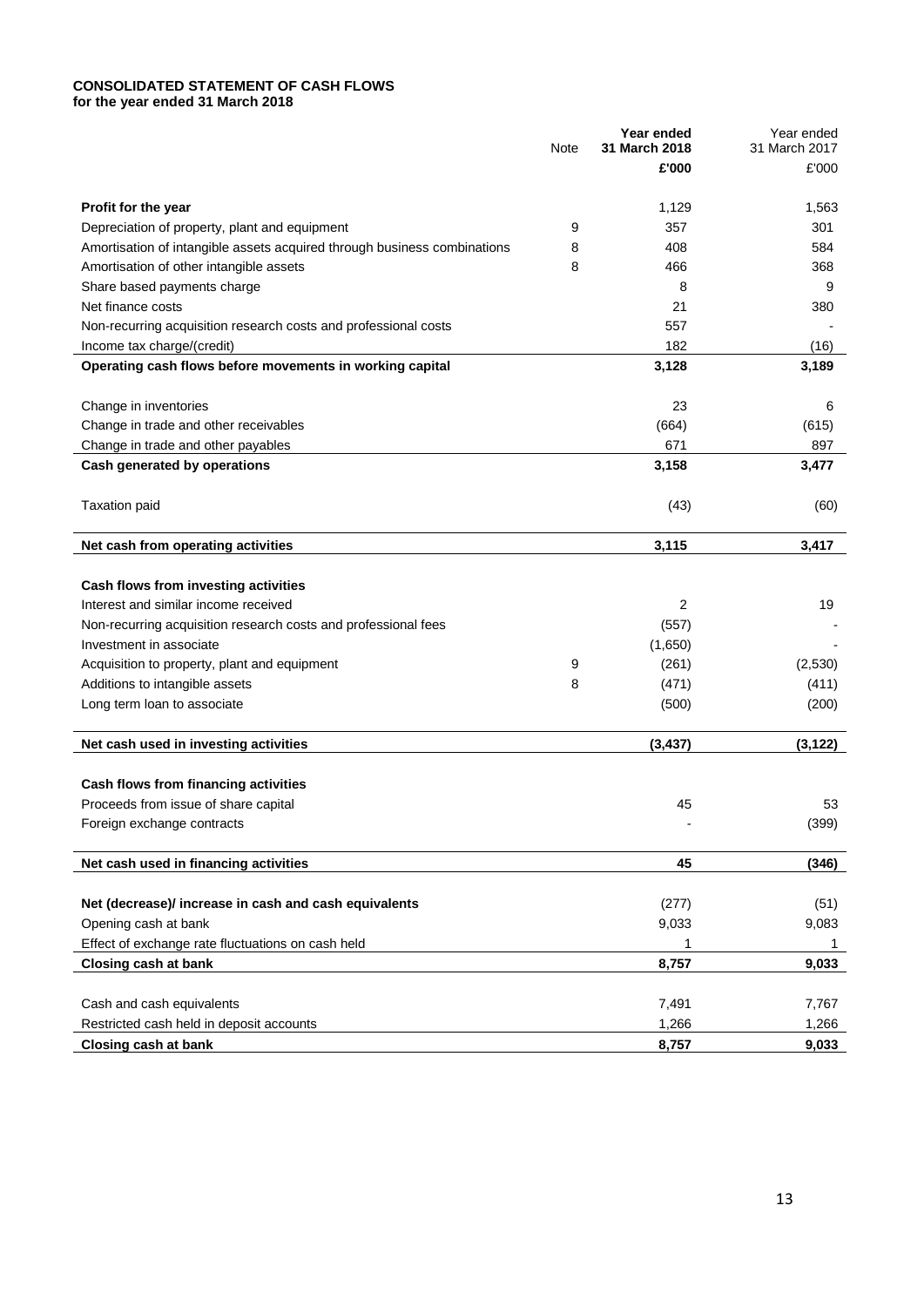### **Notes to the financial statements 31 March 2018**

### **1. STATEMENT OF ACCOUNTING POLICIES**

Dods Group PLC is a Company incorporated in England and Wales.

The consolidated financial statements of Dods Group PLC have been prepared and approved by the directors in accordance with International Financial Reporting Standards as endorsed by the International Accounting Standards Board and as adopted by the EU ("adopted IFRS"). The Company has elected to prepare its parent company financial statements in accordance with FRS 102; these are presented after the notes to the consolidated financial statements.

The Group financial statements consolidate those of the Company and its subsidiaries (together referred to as the "Group"). The parent company financial statements present information about the Company as a separate entity and not about its Group.

The accounting policies set out below have, unless otherwise stated, been applied consistently to all periods presented in these Group financial statements. Judgements made by the directors in the application of these accounting policies that have a significant effect on the financial statements and estimates with a significant risk of material adjustment in the next year are discussed in note 2.

#### **Standards adopted**

There are no IFRS or IFRIC interpretations that are effective for the first time for the financial year beginning on or after 1 April 2017 that have had a material impact on the Group.

#### **Basis of preparation**

The financial information, which comprises the consolidated income statement, consolidated statement of comprehensive income, consolidated balance sheet, consolidated cash flow statement, consolidated statement of changes in equity and related notes, does not constitute full accounts within the meaning of s435 (1) and (2) of the Companies Act 2006. The auditors have reported on the Group's statutory accounts for the each of the years ended 31 March 2018 and 2017 which do not contain any statement under s498 of the Companies Act 2006 and are unqualified. The statutory accounts for the year ended 31 March 2017 have been delivered to the Registrar of Companies and the statutory accounts for the year ended 31 March 2018 will be filed with the registrar in due course.

The financial statements have been prepared in accordance with applicable accounting standards, and under the historical cost accounting rules, except for goodwill which is stated at the lower of previous carrying value and fair value less costs to sell.

The following Group entities are exempt from audit by virtue of Section 479A of the Companies Act 2006. Dods Group PLC has provided statutory guarantees to the following entities in accordance with Section 479C of the Companies Act 2006:

Fenman Limited

Total Politics Limited

Holyrood Communications Limited

#### **Going Concern**

The Group had net current assets as at 31 March 2018 of £3.00 million (2017: £3.42 million). The Directors have considered the implications for Going Concern below, for a period of at least twelve months from the signing of these accounts.

The Board remains satisfied with the Group's funding and liquidity position.

The Board remains mindful regarding the uncertainties inherent in the current economic conditions. The Group's forecasts and projections, taking account of reasonable changes in trading performance given these uncertainties, show the Group operating within its current cash flow with significant headroom going forward.

On the basis of these forecasts, and given the level of available cash, the Board has concluded that the going concern basis of preparation continues to be appropriate.

#### **Basis of consolidation**

Subsidiaries are entities controlled by the Group. Control is achieved where the Group is exposed, or has rights to variable returns and has the ability to affect those returns. The results of subsidiaries acquired or sold are included in the consolidated financial statements from the date control commences to the date control ceases. Where necessary, adjustments are made to the results of the acquired subsidiaries to align their accounting policies with those of the Group. All intra-group transactions, balances, income and expenditure are eliminated on consolidation.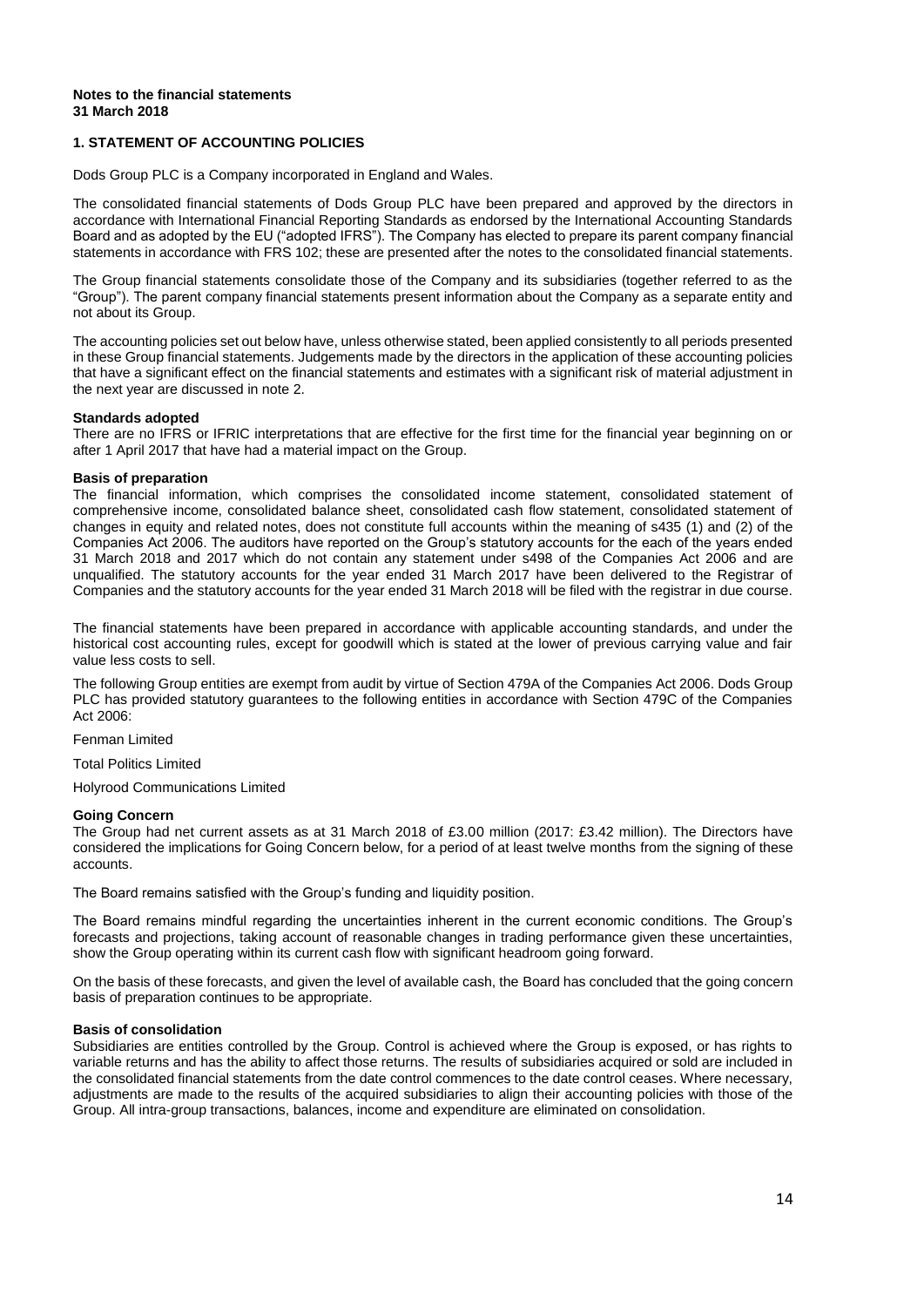### **Business combinations**

Business combinations are accounted for using the acquisition method at the acquisition date, which is the date on which control is transferred to the Group. In assessing control, the Group takes into consideration potential voting rights that currently are exercisable.

The Group measures goodwill as the fair value of the consideration transferred (including the fair value of any previously-held equity interest in the acquiree) and the recognised amount of any non-controlling interest in the acquiree, less the net recognised amount (generally fair value) of the identifiable assets acquired and liabilities assumed, all measured as at the acquisition date. When the excess is negative, a bargain purchase gain is recognised immediately in the income statement.

Any contingent consideration payable is recognised at fair value at the acquisition date. If the contingent consideration is classified as equity, it is not remeasured and settlement is accounted for within equity. Otherwise, subsequent changes to the fair value of the contingent consideration are recognised in the income statement.

#### **Revenue recognition – sale of goods**

Revenue is measured at the fair value of consideration received or receivable and represents amounts receivable for goods and services provided in the normal course of business, net of discounts, VAT and other sales-related taxes, and provisions for returns and cancellations.

Revenue on books or magazines provided for clients is recognised when the significant risks and rewards of ownership of the goods have passed to the buyer, at the point of delivery, and the amount of revenue can be measured reliably.

#### **Revenue recognition – sale of services**

Revenue in respect of subscription-based services, including online services and licensing, is recognised on a straightline basis over the period of subscription or licence. The unrecognised element is carried within creditors as deferred revenue.

Revenue in respect of advertising services is recognised on publication. Where publications are printed and distributed in more than one volume, the fair value of the revenue attributable to each volume is recognised as it is distributed.

Where long term training is provided together with training materials, the fair value of the materials provided to delegates is recognised as revenue upon distribution. The remaining revenue is recognised in stages as courses occur.

When long term training programmes are designed on a client's behalf, revenue relating to the conception, set-up and design of the programme is recognised when the first event occurs. Revenue in relation to the organisation and administration of the programme is recognised over the programme's life.

Revenue on all one-off events and conferences is recognised as they occur. Cash received in advance and directly attributable costs relating to future events are deferred. Losses anticipated at the balance sheet date are provided in full.

#### **Leases**

When the Group enters into a lease which entails taking substantially all the risks and rewards of ownership of an asset, the lease is treated as a finance lease or similar hire purchase contract. All other leases are treated as operating leases.

Operating lease rentals are charged to the income statement on a straight-line basis over the period of the lease. Lease incentives are recognised in the income statement as an integrated part of the total lease expense.

#### **Post-retirement benefits – defined contribution**

The Group contributes to independent defined contribution pension schemes. The assets of the schemes are held separately from those of the Group in independently administered funds. The amount charged to the income statement represents the contributions payable to the schemes in respect of the accounting period.

#### **Share based payment**

The Group operates a number of equity-settled, share-based compensation plans. The fair value of the employee services received in exchange for the grant of the options is recognised as an expense with a corresponding increase in equity. The total amount to be expensed over the vesting period is determined by reference to the fair value of the options granted, but excluding the impact of any non-market related vesting conditions. Non-market related vesting conditions are included in assumptions about the number of options that are expected to vest. At each balance sheet date, the Group revises its estimates of the number of options that are expected to vest. It recognises the impact of the revision to original estimates, if any, in the income statement, with a corresponding adjustment to equity.

Deferred tax is recognised where it is probable that tax relief will be available on the difference between exercise price and market price at the balance sheet date.

#### **Non-recurring items**

Non-recurring items are items which in management's judgement need to be disclosed by virtue of their size, incidence or nature. Such items are included within the income statement caption to which they relate and are separately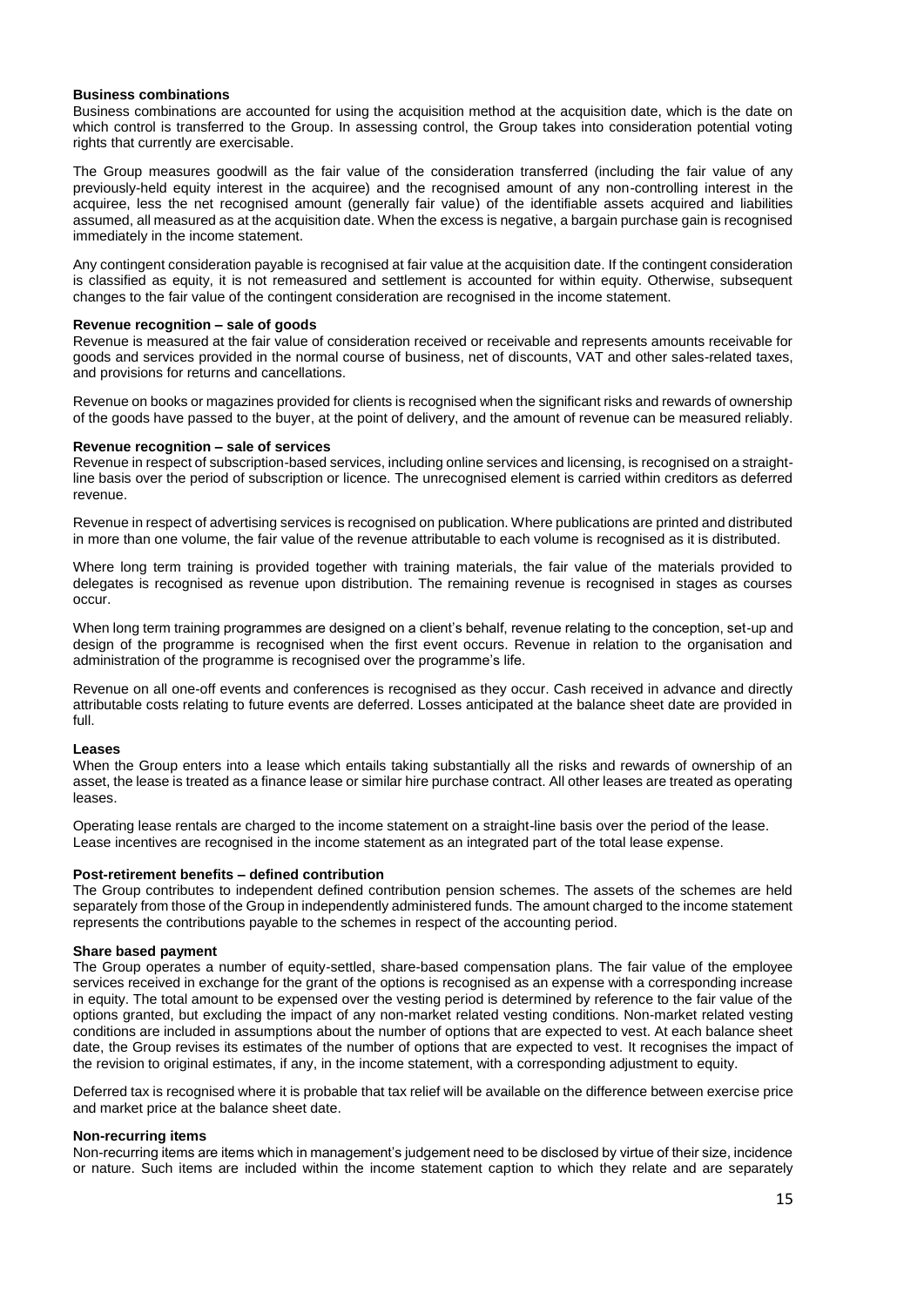disclosed either in the notes to the consolidated financial statements or on the face of the consolidated income statement.

Non-recurring items are not in accordance with any specific IFRS definition and therefore may be different to other companies' definition of non-recurring items.

#### **Taxation**

The tax expense represents the sum of the tax currently payable and deferred tax.

Current tax is based on taxable profit for the year and any adjustment to tax payable in respect of previous years. Taxable profit differs from net profit as reported in the income statement because it excludes items of income or expense that are taxable or deductible in other years and it further excludes items that are never taxable or deductible.

The Group's assets and liabilities for current tax are calculated using tax rates that have been enacted or substantively enacted by the balance sheet date.

Deferred tax is tax expected to be payable or recoverable on differences between the carrying amounts of assets and liabilities in the financial statements and the corresponding tax bases used in the computation of taxable profit, and is accounted for using the balance sheet liability method. Deferred tax liabilities are generally recognised for all taxable temporary differences and deferred tax assets are recognised to the extent that it is probable that taxable profit will be available against which temporary differences can be utilised. Such assets and liabilities are not recognised if the temporary difference arises from the initial recognition of goodwill or from the initial recognition of other assets and liabilities in a transaction that affects neither the tax nor the accounting profit other than in a business combination.

Deferred tax liabilities are recognised for taxable temporary differences arising on investments in subsidiaries except where the Group is able to control the reversal of the temporary difference and it is probable that the temporary difference will not reverse in the foreseeable future.

The carrying amount of the deferred tax asset is reviewed at each balance sheet date and reduced to the extent that it is no longer probable that sufficient taxable profits will be available to allow all or part of the asset to be recovered.

Deferred tax is calculated at the tax rates enacted or that are expected to apply (substantively enacted) at the balance sheet dated when the liability is settled or the asset is realised. Deferred tax is charged or credited to the income statement, except when it relates to items charged or credited directly to equity, in which case the deferred tax is also dealt with in equity.

Deferred tax assets and liabilities are offset when there is a legally enforceable right to set off current tax assets against current tax liabilities and when they relate to income taxes levied by the same taxation authority or the Group intends to settle its current tax assets and liabilities on a net basis.

### **Goodwill**

Goodwill represents the difference between the cost of acquisition of a business and the fair value of identifiable assets, liabilities and contingent liabilities acquired. Identifiable intangibles are those which can be sold separately or which arise from legal rights regardless of whether those rights are separable. Goodwill is stated at cost less any accumulated impairment losses. Goodwill is allocated to cash generating units and is tested annually for impairment. Any impairment is recognised immediately in the income statement and is not subsequently reversed.

#### **Intangible assets**

Intangible assets acquired by the Group are stated at cost less accumulated amortisation and impairment losses, if any. Intangible assets are amortised on a straight-line basis over their useful lives in accordance with IAS 38 Intangible Assets. Assets are not revalued. The amortisation period and method are reviewed at each financial year end and are changed in accordance with IAS 8 Accounting Policies, "Changes in Accounting Estimates and Errors" if this is considered necessary. The estimated useful lives are as follows:

Publishing rights 10-75 years (one specific right is deemed to have a UEL of 75 years)

Brand names 15-20 years

Customer relationships 1-8 years

Customer list 4 years

Order books 1 year

Other assets 1 year

Software which is not integral to a related item of hardware is included in intangible assets and amortised over its estimated useful lives of between 4-6 years. The salaries of staff employed in the development of new software relating to our information services products, and salaries of staff employed in building our digital platform architecture within the Group are capitalised into software.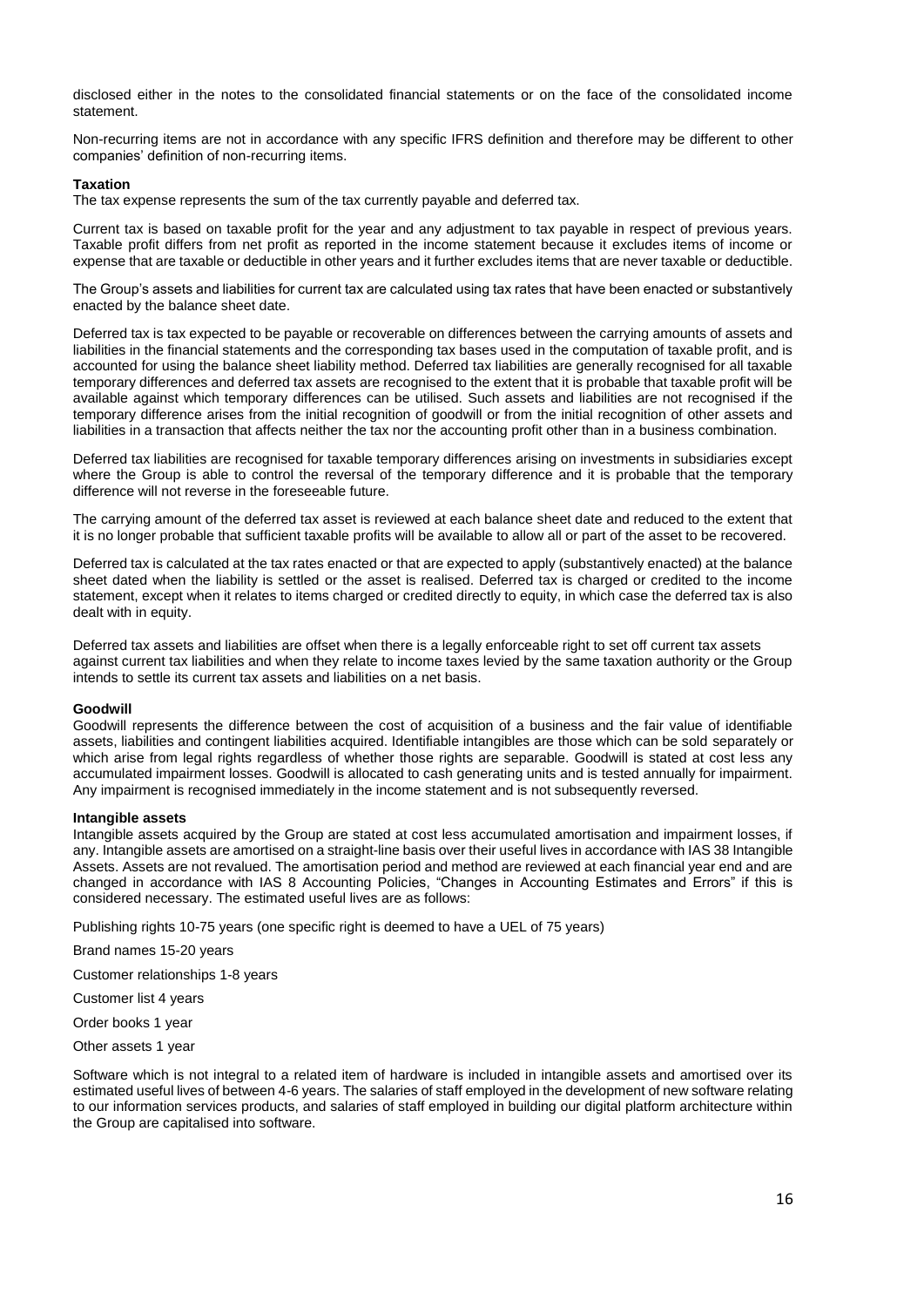### **Impairment**

The carrying amounts of the Group's intangible assets are reviewed at each reporting date to determine whether there is any indication of impairment. If any such indication exists, then the asset's recoverable amount is estimated. For goodwill the recoverable amount is estimated each year at each balance sheet date.

The recoverable amount of an asset or cash-generating unit is the greater of its value in use and its fair value less costs to sell.

In assessing value in use, the estimated future cash flows are discounted to their present value using a pre-tax discount rate that reflects current market assessments of the time value of money and the risks specific to the asset.

For the purpose of impairment testing, assets are grouped together into the smallest group of assets that generates cash inflows from continuing use that are largely independent of the cash inflows of other assets or groups of assets (the cash-generating unit). The goodwill acquired in a business combination, for the purpose of impairment testing, is allocated to cash-generating units that are expected to benefit from the synergies of the combination.

An impairment loss is recognised whenever the carrying amount of an asset or its cash-generating unit exceeds its estimated recoverable amount. Impairment losses are recognised in the income statement. Impairment losses recognised in respect of cash-generating units are allocated first to reduce the carrying amount of any goodwill allocated to the units and then to reduce the carrying amounts of the other assets in the unit (group of units) on a pro rata basis.

An impairment loss in respect of goodwill is not reversed. In respect of other assets, impairment losses recognised in prior periods are assessed at each reporting date for any indications that the loss has decreased or no longer exists. An impairment loss is reversed if there has been a change in the estimates used to determine the recoverable amount.

An impairment loss is reversed only to the extent that the asset's carrying amount does not exceed the carrying amount that would have been determined, net of depreciation or amortisation, if no impairment loss had been recognised.

### **Property, plant and equipment**

Property, plant and equipment is stated at cost less accumulated depreciation and impairment losses, if any.

Depreciation is provided to write off the cost less estimated residual value of property, plant and equipment by equal instalments over their estimated useful economic lives as follows:

| Leasehold improvements           | Over the shorter of the life of the asset or lease period |
|----------------------------------|-----------------------------------------------------------|
| Equipment, fixtures and fittings | 3-7 vears                                                 |

Depreciation methods, useful lives and residual values are reviewed at each balance sheet date.

### **Inventories, work in progress and long-term contracts**

Inventories are stated at the lower of cost and net realisable value. Work in progress consists of internal and thirdparty editorial and production costs prior to print, which are capitalised for new publications and substantial updates of continuing publications. Work in progress is valued at the lower of cost and net realisable value being the recoverable amount based on anticipated forward sales from the first print run. Inventories are expensed through cost of sales.

### **Cash**

Cash includes cash on hand and in banks. Cash in banks earn interest at the respective bank deposit rates.

Restricted cash deposits relate to accounts where withdrawals are restricted under contractual agreements. This amounts to £1,266,000 (2017: £1,266,000) in the current year and relates to a rental deposit held in the Group's name which is subject to a guarantee in favour of the landlord of the London premises of the Group.

### **Provisions**

A provision is recognised in the balance sheet when the Group has a present legal or constructive obligation as a result of a past event, and it is probable that an outflow of economic benefits will be required to settle the obligation. If the effect is material, provisions are determined by discounting the expected future cash flows at a pre-tax rate that reflects current market assessments of the time value of money and, where appropriate, the risks specific to the liability.

#### **Financial liabilities and equity instruments**

Financial assets and financial transactions are recognised on the Group's balance sheet when the Group becomes a party to the contractual provisions of the instrument.

Financial liabilities and equity instruments are classified according to the substance of the contractual arrangements entered into. An equity instrument is any contract that evidences a residual interest in the assets of the Group after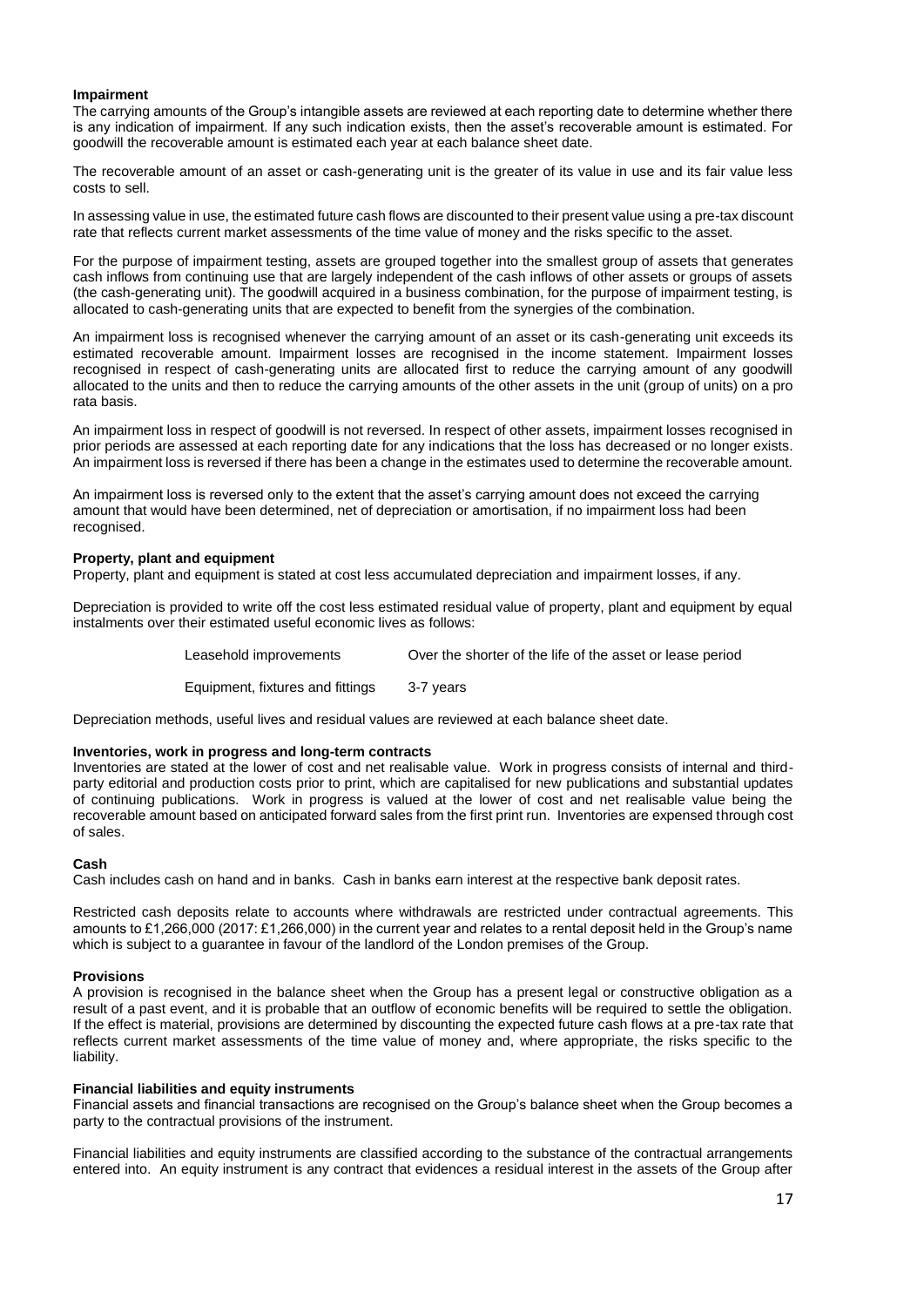deducting all of its liabilities, and includes no contractual obligations upon the Group to deliver cash or other financial assets or to exchange financial assets or financial liabilities with another party under conditions that are potentially unfavourable to the Group, and, where the instrument will or may be settled in the Company's own equity instruments, it is either a non-derivative that includes no obligation to deliver a variable number of the Company's own equity instruments or is a derivative that will be settled by the Company exchanging a fixed amount of cash or other financial assets for a fixed number of its own equity instruments.

Equity instruments issued by the Company are recorded at the proceeds received, net of direct issue costs.

#### **Derivative financial instruments**

The Group's activities expose it primarily to the financial risks of changes in foreign currency exchange rates. The Group uses foreign exchange forward contracts to hedge these exposures. The Group does not apply hedge accounting. The Group does not use derivative financial instruments for speculative purposes.

### **Foreign currencies**

The individual financial statements of each Group company are presented in the currency of the primary economic environment in which it operates (its functional currency). For the purpose of the consolidated financial statements, the results and financial position of each Group company are expressed in pounds sterling, which is the presentation currency of the Group.

In preparing the financial statements of the individual companies, transactions in currencies other than the entity's functional currency (foreign currencies) are recorded at the rates of exchange prevailing on the dates of the transactions. At each balance sheet date, monetary assets and liabilities that are denominated in foreign currencies are retranslated at the rates prevailing on the balance sheet date.

Non-monetary items that are measured in terms of historical cost in a foreign currency are not retranslated but remain at the exchange rate at the date of the transaction.

Exchange differences arising on the settlement of monetary items, and on the retranslation of monetary items, are included in the income statement for the period. Exchange differences arising on the retranslation of non-monetary items carried at fair value are included in the income statement for the period except for differences arising on the retranslation of non-monetary items in respect of which gains and losses are recognised directly in equity. For such non-monetary items, any exchange component of that gain or loss is also recognised directly in equity.

For the purpose of presenting consolidated financial statements, the assets and liabilities of the Group's foreign operations are translated at exchange rates prevailing on the balance sheet date. Income and expense items are translated at the average exchange rates for the period ended on the balance sheet date. Exchange rate differences arising, if any, are recognised directly in equity in the Group's translation reserve. Such translation differences are recognised as income or as expense in the income statement in the period in which the operation is disposed of.

### **Associated companies**

Associated companies are entities over which the Group has significant influence, but not control, generally accompanied by a shareholding giving rise to voting rights of 20% and above but not exceeding 50%. Investments in associated companies are accounted for in the consolidated financial statements using the equity method of accounting less impairment losses, if any.

Investments in associated companies are initially recognised at cost. The cost of an acquisition is measured at the fair value of the assets given, equity instruments issued or liabilities incurred or assumed at the date of exchange, plus costs directly attributable to the acquisition. Goodwill on associated companies represents the excess of the cost of acquisition of the associate over the Group's share of the fair value of the identifiable net assets of the associate and is included in the carrying amount of the investments.

In applying the equity method of accounting, the Group's share of its associated companies' post-acquisition profits or losses are recognised in the income statement and its share of post-acquisition other comprehensive income is recognised in other comprehensive income. These post-acquisition movements and distributions received from the associated companies are adjusted against the carrying amount of the investment. When the Group's share of losses in an associated company equals or exceeds its interest in the associated company, including any other unsecured non-current receivables, the Group does not recognise further losses, unless it has obligations or has made payments on behalf of the associated company.

Unrealised gains on transactions between the Group and its associated companies are eliminated to the extent of the Group's interest in the associated companies. Unrealised losses are also eliminated unless the transaction provides evidence of an impairment of the asset transferred.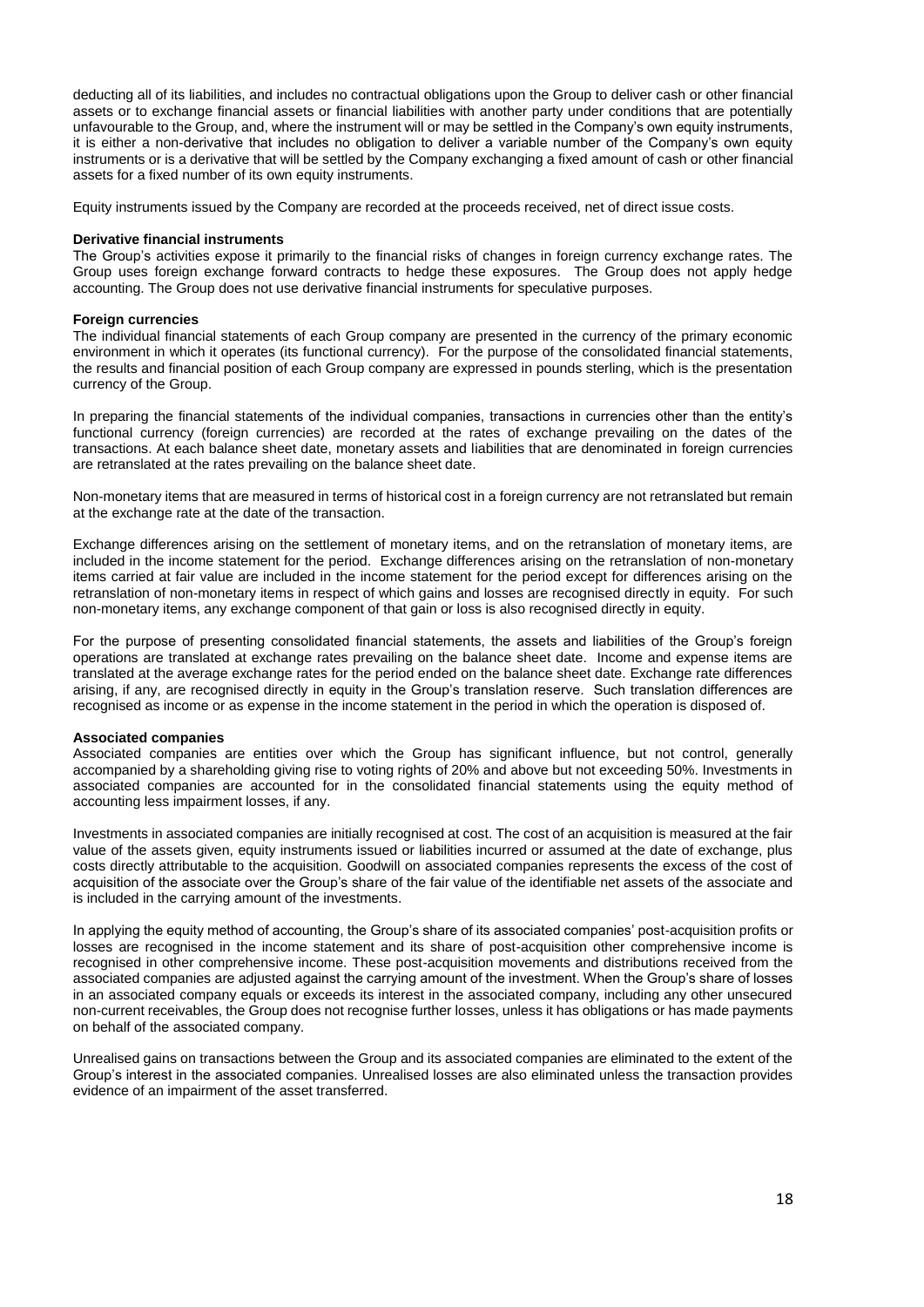Gains and losses arising from partial disposals or dilutions in investments in associated companies are recognised in the income statement. Investments in associated companies are derecognised when the Group loses significant influence. Any retained interest in the entity is remeasured at its fair value. The difference between the carrying amount of the retained investment at the date when significant influence is lost and its fair value is recognised in the income statement.

### **Financial assets**

#### *Loans and receivables*

Loans and receivables are non-derivative financial assets with fixed or determinable payments that are not quoted in an active market. They are presented as current assets, except for those expected to be realised later than 12 months after the balance sheet date which are presented as non-current assets. Loans and receivables are presented as trade and other receivables and cash and cash equivalents on the balance sheet.

#### *Impairment*

The Group assesses at each balance sheet date whether there is objective evidence that a financial asset or a group of financial assets is impaired and recognises an allowance for impairment when such evidence exists.

### **2. ACCOUNTING ESTIMATES, JUDGEMENTS AND ADOPTED IFRS NOT YET EFFECTIVE**

The key assumptions concerning the future and other key sources of estimation and judgements at the balance sheet date that have a risk of causing a material adjustment to the carrying amounts of assets and liabilities within the next financial year are discussed below.

#### **a) Capitalisation of internal costs and assessment of their future recoverability**

Management has capitalised costs incurred in relation to the development of internally generated intangible assets. The main area where costs have been capitalised has been summarised below:

#### *i) Development of software*

The salaries of staff employed in the development of new software within the Group have been capitalised into software, within other intangible assets. These development costs are then expensed over the estimated useful life of the software, being 4-6 years.

Management estimate the extent to which internally generated intangibles will be recovered by assessing future earnings. This is based on past revenue performance and the likelihood of future releases. Future sales performance varies from such assessments and changes to provisions against specific publications may be necessary.

### **b) Intangible assets**

When the Group makes an acquisition, management review the business and assets acquired to determine whether any intangible assets should be recognised separately from goodwill. If such an asset is identified, it is valued by discounting the probable future cash flows expected to be generated by the asset over the estimated life of the asset. Where there is uncertainty over the amount of economic benefit and the useful life, this is factored into the calculation. Judgements and estimations are also used by the Directors for the value in use calculation for impairment purposes of goodwill and other intangible assets. Details of goodwill and intangible assets are given in notes 7 and 8.

### **c) Investments**

The Group takes into account the power over its investee, its exposure and rights to variable returns from its involvement with the investee, and its ability to use the power over the investee to affect the amount of the investor's return to determine whether the investment is treated as an associate or a controlling interest. See note 10 for further details.

#### **d) Recoverability of trade receivables**

Trade receivables are reflected net of estimated provisions for doubtful accounts. This provision is based on the ageing of receivable balances and historical experience. Details of trade receivables are given in note 10.

### **e) Deferred tax**

Deferred tax assets and liabilities require management judgement in determining the amounts to be recognised. In particular, judgement is used when assessing the extent to which deferred tax assets should be recognised with consideration given to the timing and level of future taxable income.

Details of judgements and estimates in relation to the impairment of goodwill are given in note 7.

### **Adopted IFRS not yet applied**

The Group has not yet adopted certain new standards, amendments and interpretations to existing standards which have been published but are only effective for our accounting periods beginning on or after 1 April 2018 or later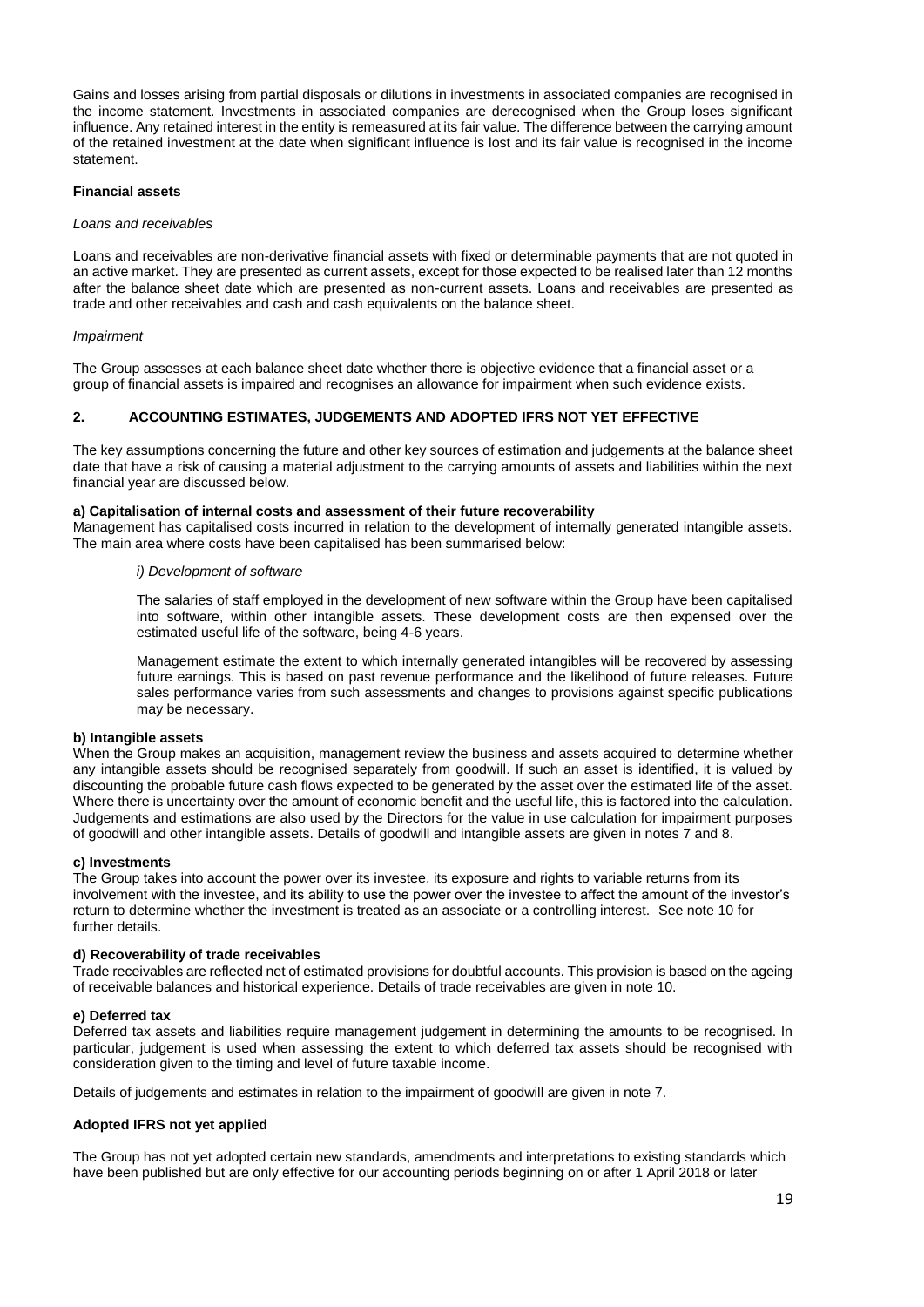periods. These new pronouncements are listed below:

• IFRS 15 'Revenue from Contracts with Customers' (effective periods beginning on or after 1 January 2018); IFRS 15 presents new requirements for the recognition of revenue, replacing IAS 18 'Revenue', IAS 11 'Construction Contracts', and several revenue-related interpretations. The new standard establishes a control-based revenue recognition model and provides additional guidance in many areas not covered in detail under existing IFRSs, including how to account for arrangements with multiple performance obligations, variable pricing, customer refund rights, supplier repurchase options, and other common complexities. Management has started to assess the impact of the new Standard, and has identified that the accounting treatment of customer contracts will not be affected.

• IFRS 9 'Financial Instruments' (effective periods beginning on or after 1 January 2018); IFRS 9 addresses the classification, measurement and derecognition of financial assets and financial liabilities, introduces new rules for hedge accounting and a new impairment model for financial assets. The Group is assessing the potential impact on its consolidated financial statements resulting from the application of IFRS 9. These changes are effective for the Group's year ending 31 March 2019: and

• IFRS 16 'Leases' (effective periods beginning on or after 1 January 2019); IFRS 16 requires the recognition of the majority of lease assets and liabilities by lessees on the balance sheet and is effective for the Group's year ending 31 March 2020. The Group is currently evaluating the impact of the adoption of this standard on its financial position and operating results. The profile of the Group's principal leases is shown in note 25.

The Company has considered the other new standards, interpretations and amendments to published standards that are effective for the Group and concluded that they are either not relevant to the Group or that they would not have a significant impact on the Company's financial statements

The Group continues to monitor the potential impact of other new standards and interpretations which may be endorsed by the European Union and require adoption by the Group in future accounting periods.

### **3 Segmental information**

#### **Business segments**

The Group considers that it has one operating business segment, being the provision of key information and insights into the political and public policy environments around the UK and European Union.

The Group's principal activity is the curation and aggregation of high quality information and data and the provision of services through a combination of online information and digital services, training courses, conferences and events publications and other media. The Group operates primarily in the UK, Belgium and France and has market-leading positions in much of its portfolio. These products and services can be paired and bundled to provide solutions.

No client accounted for more than 10% of total revenue.

### **Geographical segments**

The following table provides an analysis of the Group's performance and assets by geographical market. Segment revenue is based on the geographical location of customers and segment assets on the basis of location of assets.

|                       |          | Revenue by geographical<br>market | Carrying amount of<br>segment assets |            | plant and equipment and | Additions to property,<br>intangible assets |
|-----------------------|----------|-----------------------------------|--------------------------------------|------------|-------------------------|---------------------------------------------|
|                       | Year     | Year ended                        | Year                                 | Year ended | Year                    | Year ended                                  |
|                       | ended 31 | 31 Mar                            | ended 31                             | 31 Mar     | ended 31                | 31 Mar                                      |
|                       | Mar 2018 | 2017                              | Mar 2018                             | 2017       | Mar 2018                | 2017                                        |
|                       | £'000    | £'000                             | £'000                                | £'000      | £'000                   | £'000                                       |
| UK                    | 16,469   | 15,972                            | 38,413                               | 36,711     | 732                     | 2,932                                       |
| Rest of world         | 4.117    | 3,993                             | 126                                  | 138        | $\blacksquare$          | 18                                          |
| Continuing operations | 20,586   | 19,965                            | 38,539                               | 36,849     | 732                     | 2,950                                       |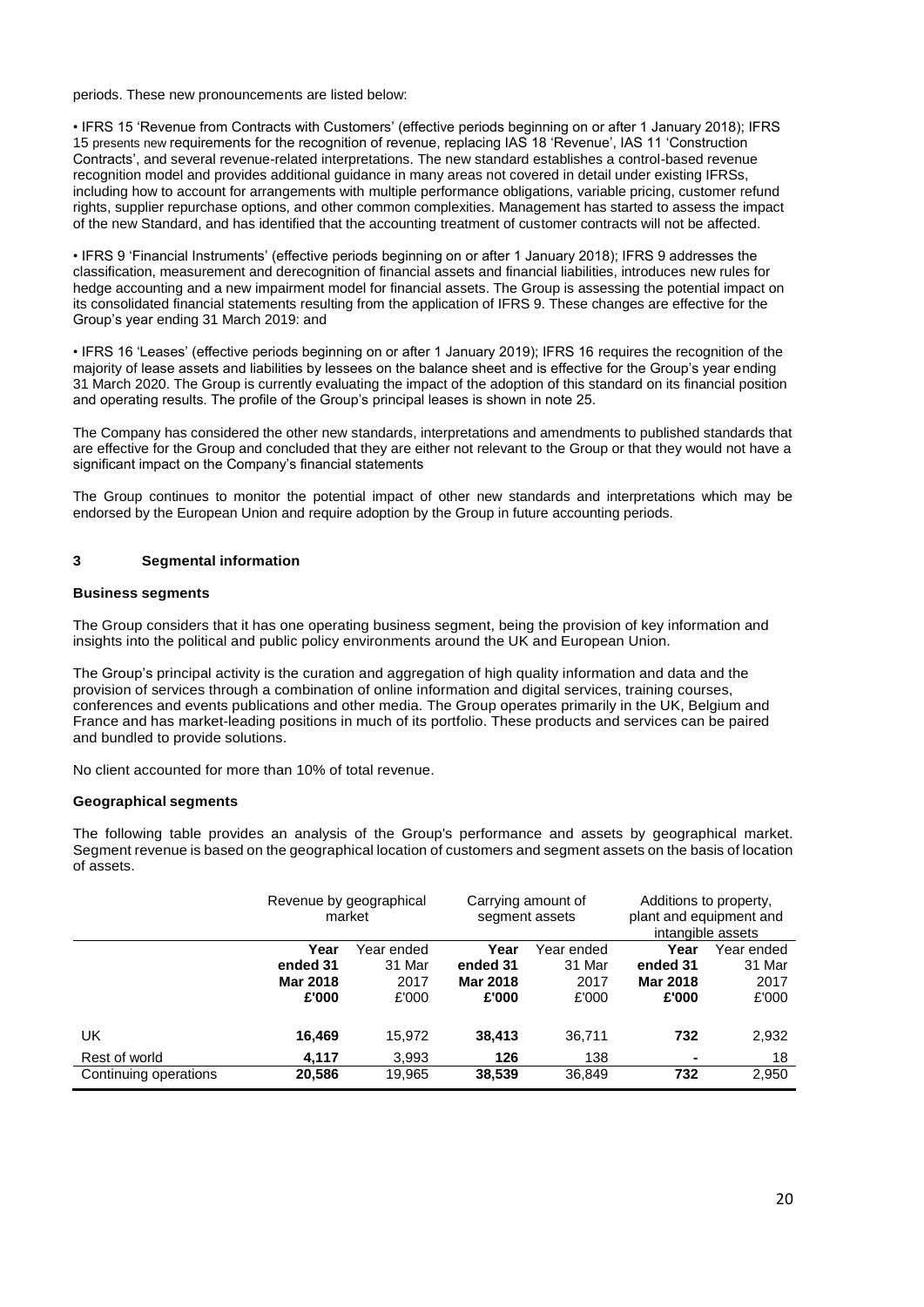# **Operating segments**

The following table provides an analysis of the Group's performance by revenue stream.

|              | Year ended | Year ended |
|--------------|------------|------------|
|              | 31 Mar     | 31 Mar     |
|              | 2018       | 2017       |
|              | £'000      | £'000      |
| Contracted   | 12,480     | 12,018     |
| Subscription | 8,106      | 7,947      |
| <b>Total</b> | 20,586     | 19,965     |

### **4 Non-recurring items**

|                                                                | Year ended<br>31 Mar 2018 | Year ended<br>31 Mar 2017 |
|----------------------------------------------------------------|---------------------------|---------------------------|
|                                                                | £'000                     | £'000                     |
| Non-recurring acquisition research costs and professional fees | 557                       | 28                        |
| Talent costs                                                   | 110                       |                           |
| Other                                                          |                           |                           |
| Redundancy and people related costs                            | 275                       | 76                        |
| Legacy IT related costs                                        |                           | 106                       |
| Office relocation                                              | $\blacksquare$            | 11                        |
| Other                                                          | 33                        |                           |
| Total                                                          | 975                       | 221                       |

Redundancy and people related costs represent the effect of a Group initiative to appropriately restructure the business and reduce costs.

Legacy IT software maintenance costs reflect payments required to bring our software maintenance agreements up to date.

Acquisition costs reflect the costs incurred to date in line with the Groups acquisition strategy. Talent costs relate to the recruitment of senior management for roles which have been newly created within the Group.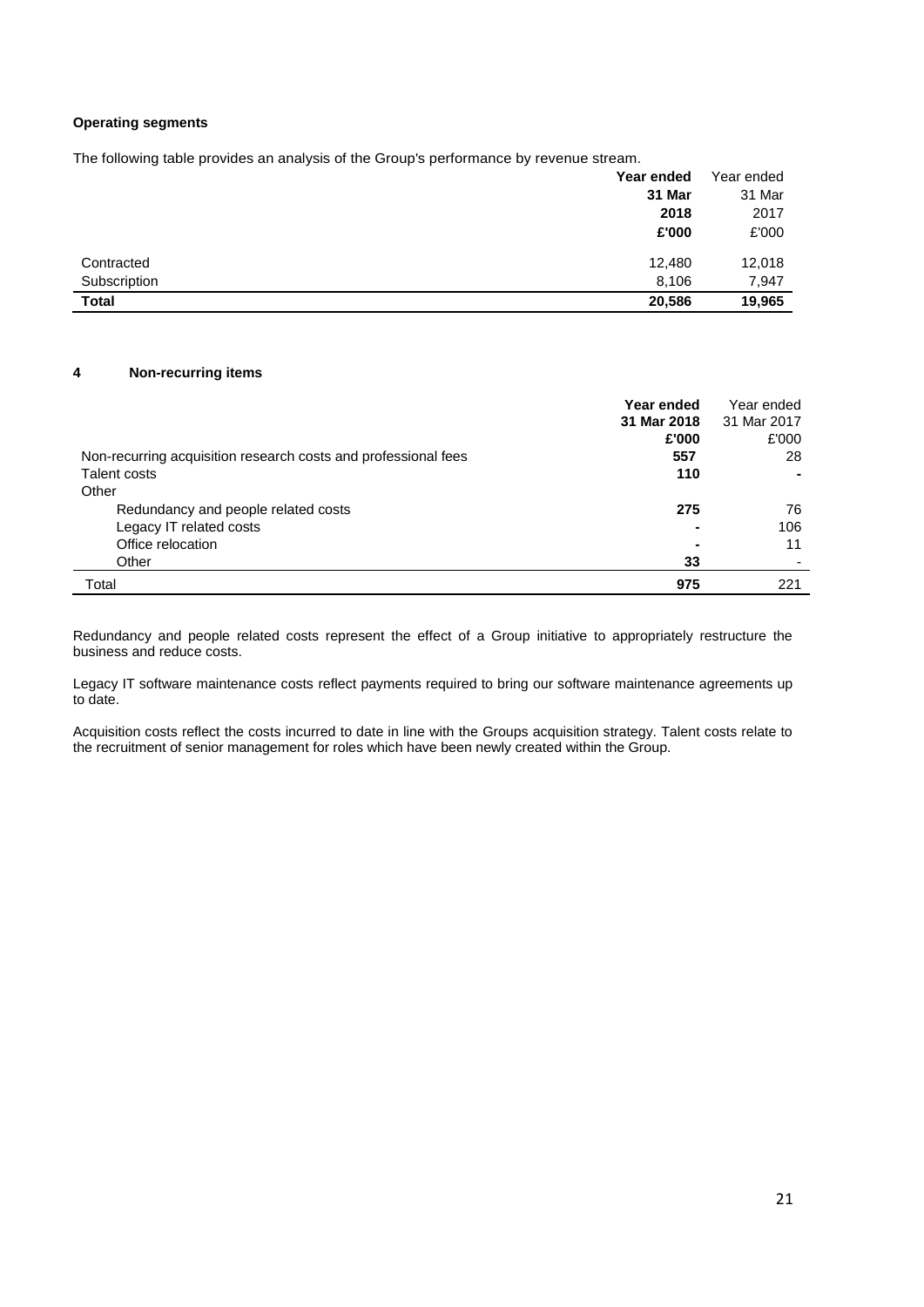# **5 Taxation**

|                                                                                                                                              | Year ended<br>31 Mar 2018 | Year ended<br>31 Mar 2017 |
|----------------------------------------------------------------------------------------------------------------------------------------------|---------------------------|---------------------------|
| <b>Current tax</b>                                                                                                                           | £'000                     | £'000                     |
| Current tax on income for the year at 19% (2017: 20%)                                                                                        | 162                       | 60                        |
| Overseas tax<br>Current tax expense on income for the year at 19% (2017:<br>20%                                                              | 20                        |                           |
| Total current tax expense                                                                                                                    | 182                       | 60                        |
| Deferred tax<br>Origination and reversal of temporary differences<br>Effect of change in tax rate<br>Adjustments in respect of prior periods | 98<br>(12)<br>(86)        | (36)<br>(40)              |
| Total deferred tax (income)/charge                                                                                                           |                           | (76)                      |
| Total income tax (credit)/charge                                                                                                             | 182                       | (16)                      |

The tax charge for the period differs from the standard rate of corporation tax in the UK of 19% (2017: 20%).

The differences are explained below:

|                                                          | Year ended  | Year ended  |
|----------------------------------------------------------|-------------|-------------|
|                                                          | 31 Mar 2018 | 31 Mar 2017 |
|                                                          | £'000       | £'000       |
| Income tax reconciliation                                |             |             |
| Profit before tax                                        | 1,311       | 1,547       |
|                                                          |             |             |
| Notional tax charge at standard rate of 19% (2017: 20%)  | 246         | 309         |
|                                                          |             |             |
| Effects of:                                              |             |             |
| Expenses not deductible for tax purposes                 | (2)         | 135         |
| Non-qualifying depreciation                              | 121         |             |
| Accelerated capital allowances and temporary differences |             | (40)        |
| Adjustments to tax charge in respect of prior periods    | (87)        | (250)       |
| Research and development claim                           | (74)        | (67)        |
| Deferred tax recognised                                  | (22)        | (128)       |
| Utilisation of tax losses and tax credits                |             | 25          |
| Total income tax charge/(charge)                         | 182         | (16)        |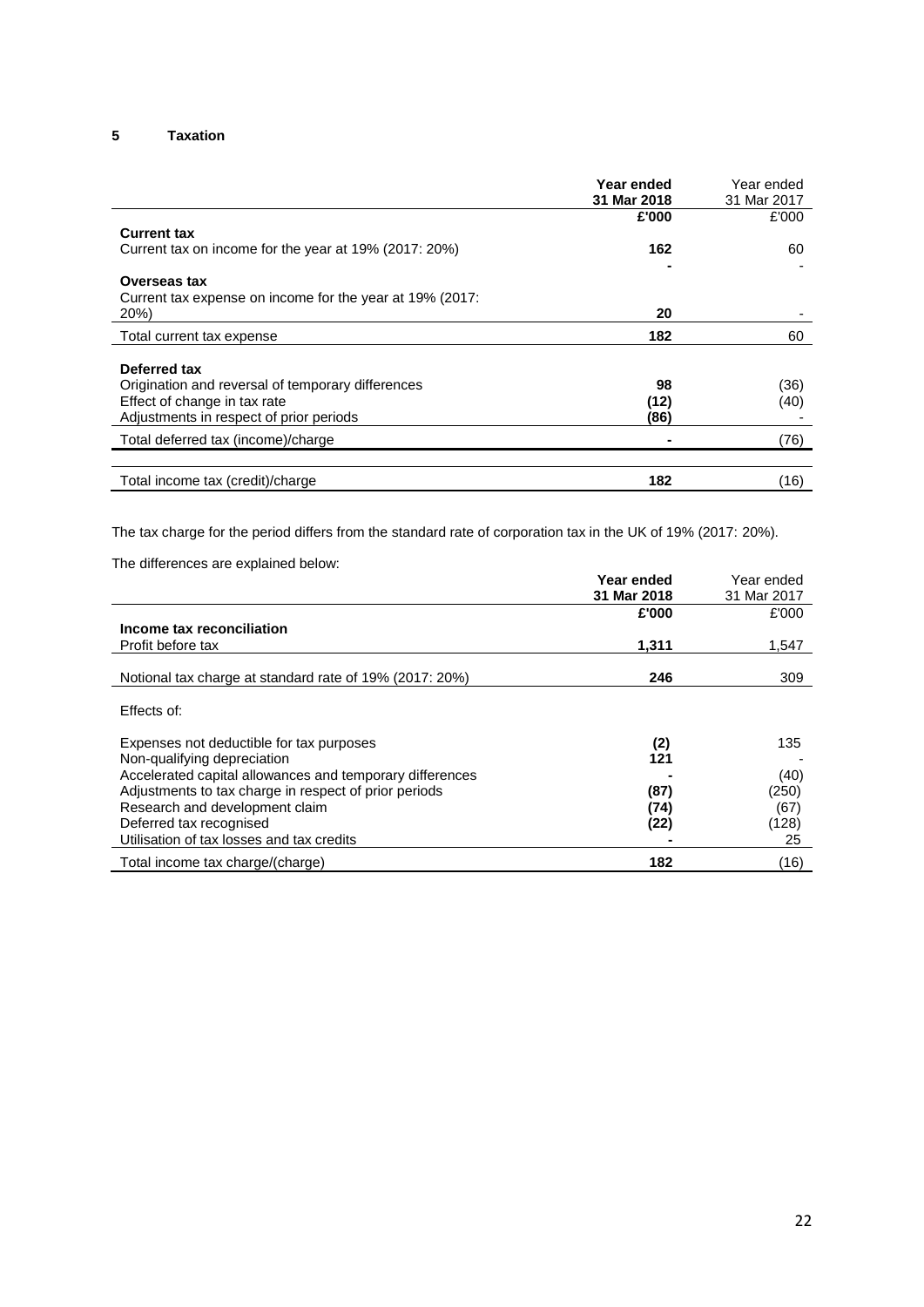### **6 Earnings per share**

|                                                                                                | Year ended<br>31 Mar 2018 | Year ended<br>31 Mar 2017 |
|------------------------------------------------------------------------------------------------|---------------------------|---------------------------|
|                                                                                                | £'000                     | £'000                     |
| Profit attributable to shareholders                                                            | 1.129                     | 1,563                     |
| Add: non-recurring items net of tax<br>Add: amortisation of intangible assets acquired through | 975                       | 221                       |
| business combinations                                                                          | 408                       | 584                       |
| Add: net exchange losses                                                                       | 23                        | 331                       |
| Add/(deduct): share based payment                                                              | 8                         | 9                         |
| Adjusted profit attributable to shareholders post tax                                          | 2.543                     | 2.708                     |

|                                                                  | Year ended<br>31 Mar 2018              | Year ended<br>31 Mar 2017              |
|------------------------------------------------------------------|----------------------------------------|----------------------------------------|
| Weighted average number of shares                                | Ordinary<br>shares                     | Ordinary shares                        |
| In issue during the year - basic<br>Adjustment for share options | 341,524,286<br>250,000                 | 340,305,953<br>1.785.000               |
| In issue during the year - diluted                               | 341,774,286                            | 342,090,953                            |
| <b>Earnings per share</b><br>Basic<br><b>Diluted</b>             | 0.33 <sub>p</sub><br>0.33 <sub>p</sub> | 0.46 <sub>p</sub><br>0.46 <sub>p</sub> |
| <b>Adjusted Earnings per share</b><br>Basic<br><b>Diluted</b>    | 0.74 <sub>p</sub><br>0.74 <sub>p</sub> | 0.79 <sub>p</sub><br>0.79 <sub>p</sub> |

### **7 Goodwill**

|                                | <b>Year ended</b> | Year ended  |
|--------------------------------|-------------------|-------------|
|                                | 31 Mar 2018       | 31 Mar 2017 |
| <b>Cost and Net book value</b> | £'000             | £'000       |
|                                |                   |             |
| Opening balance                | 13.282            | 13,282      |
| <b>Closing balance</b>         | 13.282            | 13,282      |

Goodwill acquired in a business combination is allocated at acquisition to the cash-generating units (CGUs) that are expected to benefit from that business combination. The carrying amount of goodwill has been allocated as follows:

|      | Year ended<br>31 Mar 2018 | Year ended<br>31 Mar 2017 |
|------|---------------------------|---------------------------|
|      | £'000                     | £'000                     |
| Dods | 13,282                    | 13,282                    |
|      | 13,282                    | 13,282                    |

Goodwill is not amortised but tested annually for impairment with the recoverable amount being determined from value in use calculations. The key assumptions for the value in use calculations are those regarding the discount rate, growth rates and forecasts of income and costs.

The Group assessed whether the carrying value of goodwill was supported by the discounted cash flow forecasts of the Group based on financial forecasts approved by management covering a five-year period, taking in to account both past performance and expectations for future market developments. Management has used a fiveyear model using an underlying growth rate of 5%. Management estimates the discount rate using a pre-tax rate that reflects current market assessments of the time value of money and the risks specific to media businesses.

The impairment charge was £nil (2017: £nil).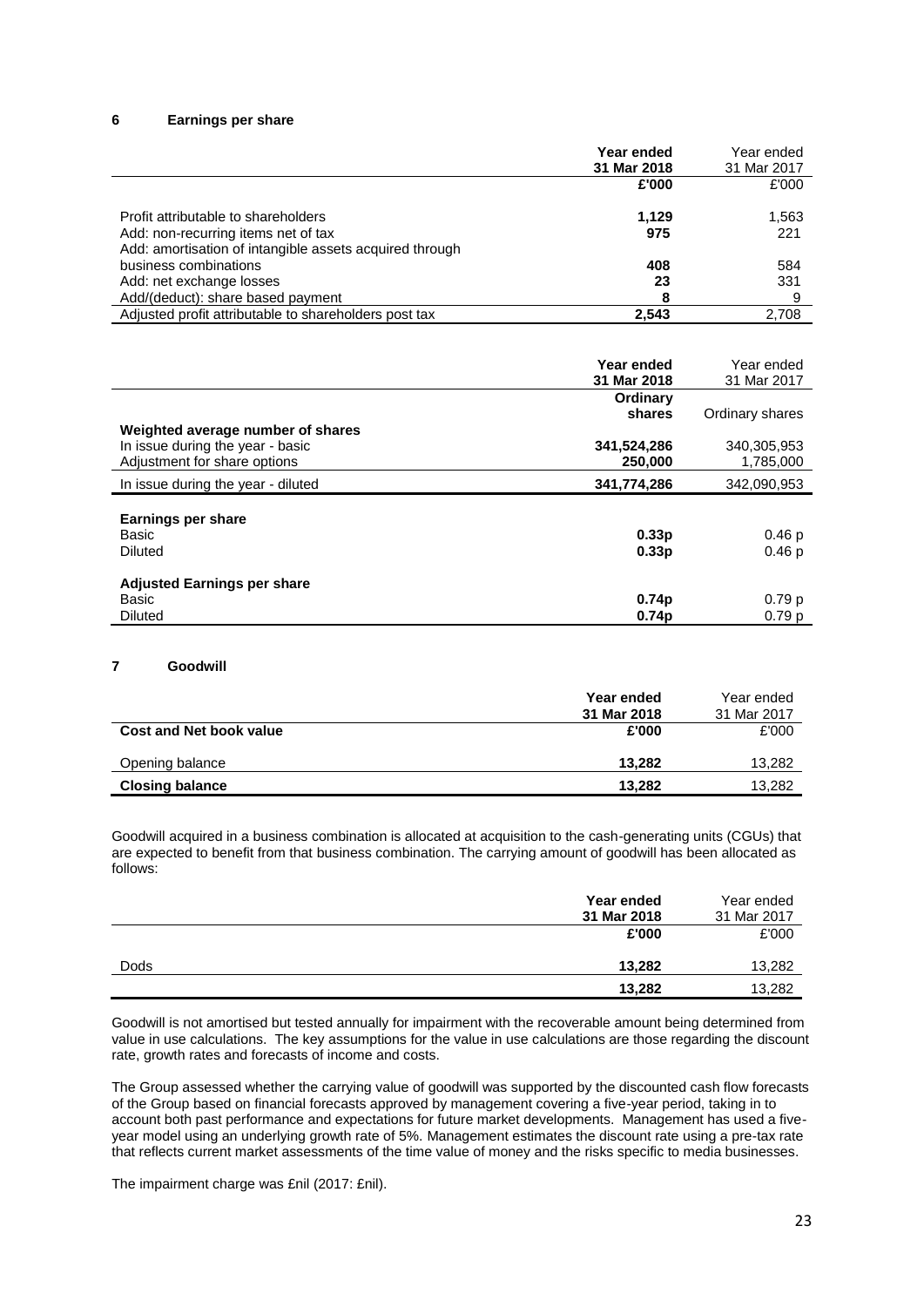# **CGU**

The recoverable amount of the CGU is determined from value in use calculations.

Value in use was determined by discounting future cash flows generated from the continuing use of the titles and was based on the following most sensitive assumptions:

- cash flows for 2018/19 were projected based on the budget for 2018/19
- cash flows for years ending 31 March 2018 to 2021 were prepared using underlying growth rates at an average of 5%, based on management's view on likely trading and likely growth;
- this assumption is based upon both assumed increases in revenue from yield improvements and expansion of markets and also strict cost control;
- cash flows beyond 2021 are extrapolated using 2% growth rate;
- cash flows were discounted using the CGU's pre-tax discount rate of 9.66%.

Based on the above sensitivity assumptions the calculations disclosed significant headroom against the carrying value of goodwill for the CGU. The Directors carried out a number of sensitivity scenarios on the data. In the Directors view there is not any key assumption that the Directors based their determination upon that would cause the CGU's carrying amount to exceed its recoverable amount.

### **8 Intangible assets**

|                                               | Assets acquired through |          |          |
|-----------------------------------------------|-------------------------|----------|----------|
|                                               | business combinations   | Software | Total    |
|                                               | £'000                   | £'000    | £'000    |
| Cost                                          |                         |          |          |
| At 1 April 2016                               | 24,215                  | 4,058    | 28,273   |
| Reclassified to property, plant and equipment |                         | (79)     | (79)     |
| Additions - externally generated              |                         | 39       | 39       |
| Additions - internally generated              |                         | 372      | 372      |
| <b>Disposals</b>                              |                         | (1, 954) | (1, 954) |
|                                               |                         |          |          |
| At 31 March 2017                              | 24,215                  | 2,436    | 26,651   |
| Reclassified to property, plant and equipment |                         |          |          |
| Additions - externally generated              |                         |          |          |
| Additions - internally generated              |                         | 471      | 471      |
| <b>Disposals</b>                              |                         |          |          |
| At 31 March 2018                              | 24,215                  | 2,907    | 27,122   |
|                                               |                         |          |          |
| Amortisation                                  |                         |          |          |
| At 1 April 2016                               | 16,367                  | 2,646    | 19,013   |
| Reclassified to property, plant and equipment |                         | (71)     | (71)     |
| <b>Disposals</b>                              | 584                     | 368      | 952      |
| Charged in year                               |                         | (1, 954) | (1, 954) |
| At 31 March 2017                              | 16,951                  | 989      | 17,940   |
| Reclassified to property, plant and equipment |                         |          |          |
| Charged in year                               | 408                     | 466      | 874      |
| Disposals                                     |                         |          |          |
| At 31 March 2018                              | 17,359                  | 1,455    | 18,814   |
|                                               |                         |          |          |
| Net book value                                |                         |          |          |
| At 31 March 2016                              | 7,848                   | 1,412    | 9,260    |
|                                               |                         |          |          |
| At 31 March 2017                              | 7,264                   | 1,447    | 8,711    |
|                                               |                         |          |          |
| At 31 March 2018                              | 6,856                   | 1,452    | 8,308    |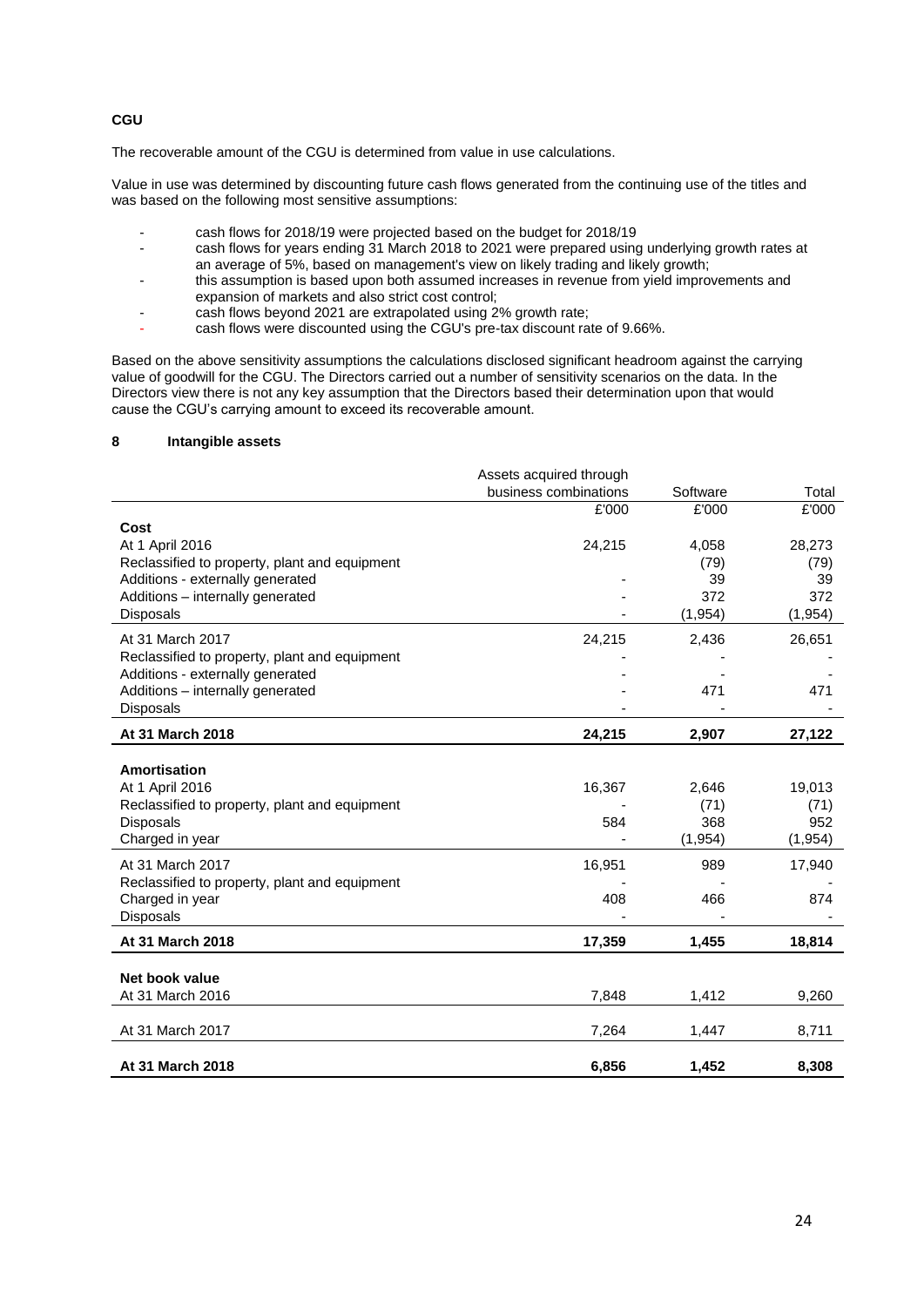# **Assets acquired through business combinations**

|                     | Publishing<br>rights | <b>Brand</b><br>names | Customer<br>relationships | Custome<br>r lists | Other<br>assets | Total  |
|---------------------|----------------------|-----------------------|---------------------------|--------------------|-----------------|--------|
|                     |                      |                       |                           |                    |                 |        |
|                     | £'000                | £'000                 | £'000                     | £'000              | £'000           | £'000  |
| Cost                |                      |                       |                           |                    |                 |        |
| At 31 March 2016    | 19,193               | 1,277                 | 2,951                     | 640                | 154             | 24,215 |
| At 31 March 2017    | 19,193               | 1,277                 | 2,951                     | 640                | 154             | 24,215 |
| At 31 March 2018    | 19,193               | 1,277                 | 2,951                     | 640                | 154             | 24,215 |
|                     |                      |                       |                           |                    |                 |        |
| <b>Amortisation</b> |                      |                       |                           |                    |                 |        |
| At 31 March 2016    | 11,408               | 1,277                 | 2,888                     | 640                | 154             | 16,367 |
| Charged in year     | 532                  |                       | 52                        |                    |                 | 584    |
| At 31 March 2017    | 11.940               | 1,277                 | 2,940                     | 640                | 154             | 16,951 |
| Charged in year     | 397                  |                       | 11                        |                    |                 | 408    |
| At 31 March 2018    | 12,337               | 1,277                 | 2,951                     | 640                | 154             | 17,359 |
|                     |                      |                       |                           |                    |                 |        |
| Net book value      |                      |                       |                           |                    |                 |        |
| At 31 March 2016    | 7,785                |                       | 63                        |                    | ۰               | 7,848  |
|                     |                      |                       |                           |                    |                 |        |
| At 31 March 2017    | 7,253                | -                     | 11                        | ٠                  | ٠               | 7,264  |
| At 31 March 2018    | 6,856                |                       |                           | $\overline{a}$     |                 | 6,856  |

The remaining useful economics lives of the intangible assets are as follows:

- Dods 75 years - Total Politics 20 years - Dods 75 years<br>- Total Politics 20 years<br>- Holyrood 20 years<br>- Software intangibles 4-6 years - Software intangibles

The carrying value of publishing rights with a useful economic life of 75 years is £4.2 million (2017: £4.3 million).

Included within intangible assets are internally generated assets with a net book value of £1,420,464 (2017: £1,335,000).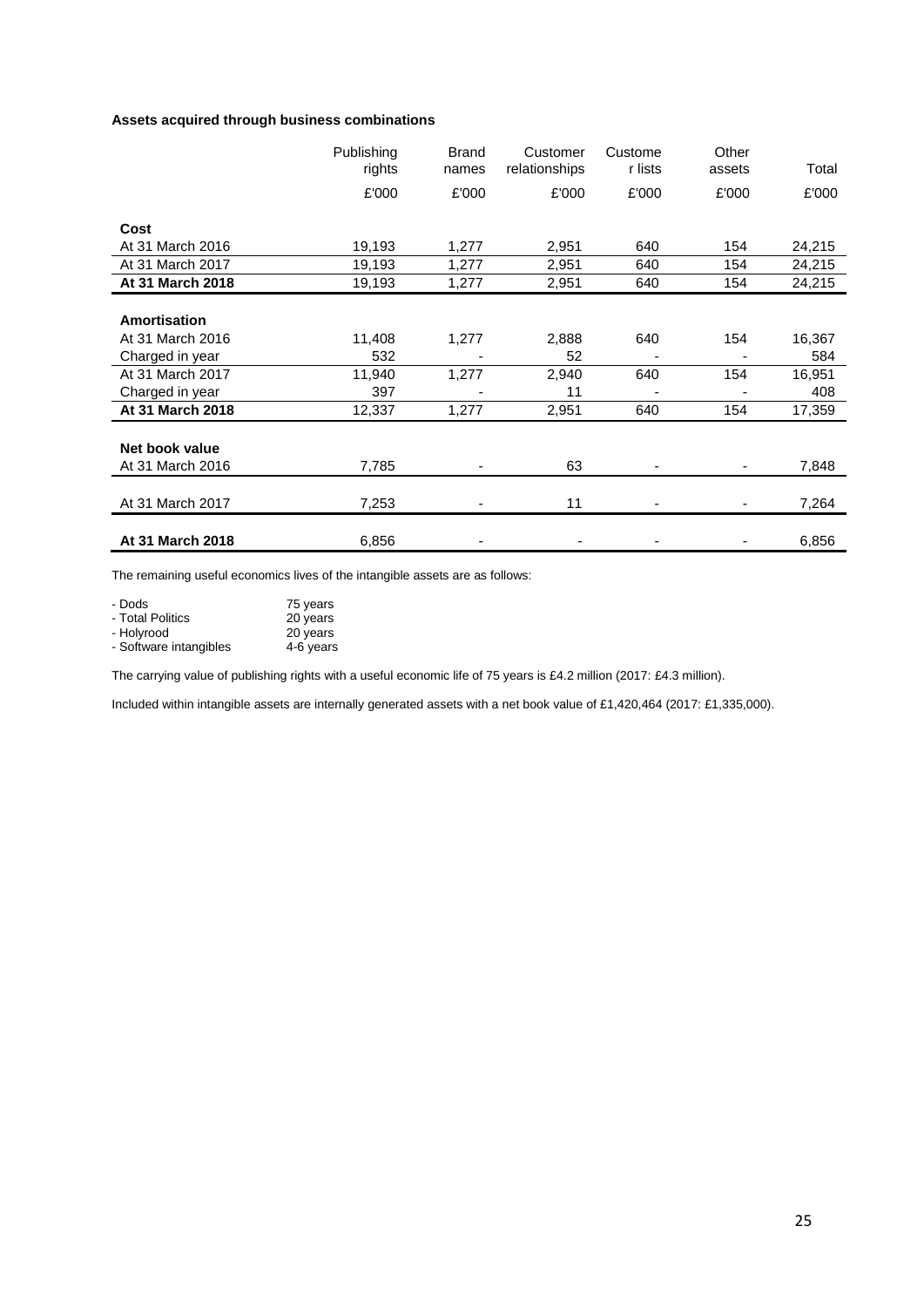### **9 Property, plant and equipment**

|                                           |              | Equipment and |         |
|-------------------------------------------|--------------|---------------|---------|
|                                           | Leasehold    | fixtures and  |         |
|                                           | improvements | fittings      | Total   |
|                                           | £'000        | £'000         | £'000   |
| Cost                                      |              |               |         |
| At 31 March 2016                          | 642          | 615           | 1,257   |
| Reclassified from fixed intangible assets |              | 79            | 79      |
| Additions                                 | 1,709        | 821           | 2,530   |
| <b>Disposals</b>                          | (623)        | (425)         | (1,048) |
| At 31 March 2017                          | 1,728        | 1,090         | 2,818   |
| Additions                                 | 216          | 45            | 261     |
| Disposals                                 |              | (63)          | (63)    |
| At 31 March 2018                          | 1,944        | 1,072         | 3,016   |
| <b>Depreciation</b>                       |              |               |         |
| At 31 March 2016                          | 542          | 529           | 1,071   |
| Reclassified from fixed intangible assets | 27           | 44            | 71      |
| Charge for the year                       | 160          | 141           | 301     |
| <b>Disposals</b>                          | (623)        | (425)         | (1,048) |
| At 31 March 2017                          | 106          | 289           | 395     |
| Charge for the year                       | 173          | 184           | 357     |
| <b>Disposals</b>                          |              | (63)          | (63)    |
| At 31 March 2018                          | 279          | 410           | 689     |
|                                           |              |               |         |
| Net book value                            |              |               |         |
|                                           | 100          | 86            | 186     |
| At 31 March 2016                          |              |               |         |
|                                           | 1,622        | 801           | 2,423   |
| At 31 March 2017                          |              |               |         |
| At 31 March 2018                          | 1,665        | 662           | 2,327   |

The Group did not have any assets recognised from obligations under finance leases in either the current or prior year.

### **10 Investments in associates**

Set out below are the associates and joint ventures of the Group as at 31 March 2018 which, in the opinion of the directors, are individually immaterial to the Group. The entities listed below have share capital consisting solely of ordinary shares, which are held directly by the Group. The country of incorporation or registration is also their principal place of business, and the proportion of ownership interest is the same as the proportion of voting rights held.

| Name of entity                    | <b>Place of</b><br>business/<br>Country of<br>incorporation | $\frac{0}{0}$<br>ownership | Nature of<br>relationship | <b>Measurement</b><br>method | Carrying<br>amount<br>(E'000) |
|-----------------------------------|-------------------------------------------------------------|----------------------------|---------------------------|------------------------------|-------------------------------|
| <b>Sans Frontieres Associates</b> | England                                                     | 40                         | Associate (i)             | Equity method                | $\overline{a}$                |
| Social 360 Limited                | England                                                     | 30                         | Associate (ii)            | Equity method                | 1.684                         |
| <b>Total equity accounted</b>     |                                                             |                            |                           |                              | 1,684                         |

(i) On 16th February 2017, the Group purchased 40% of the issued share capital of Sans Frontieres Associates (SFA), a company registered in England and Wales, with a carrying value of £40. The carrying value of the investment in the associate at year end was £nil (2017: £nil).

SFA's objective is to redefine the approach taken to international geopolitical and crisis communications consulting. It is a strategic investment for the Group as SFA's core capabilities and international reach is in keeping with the trends and changing market requirements seen by the Group.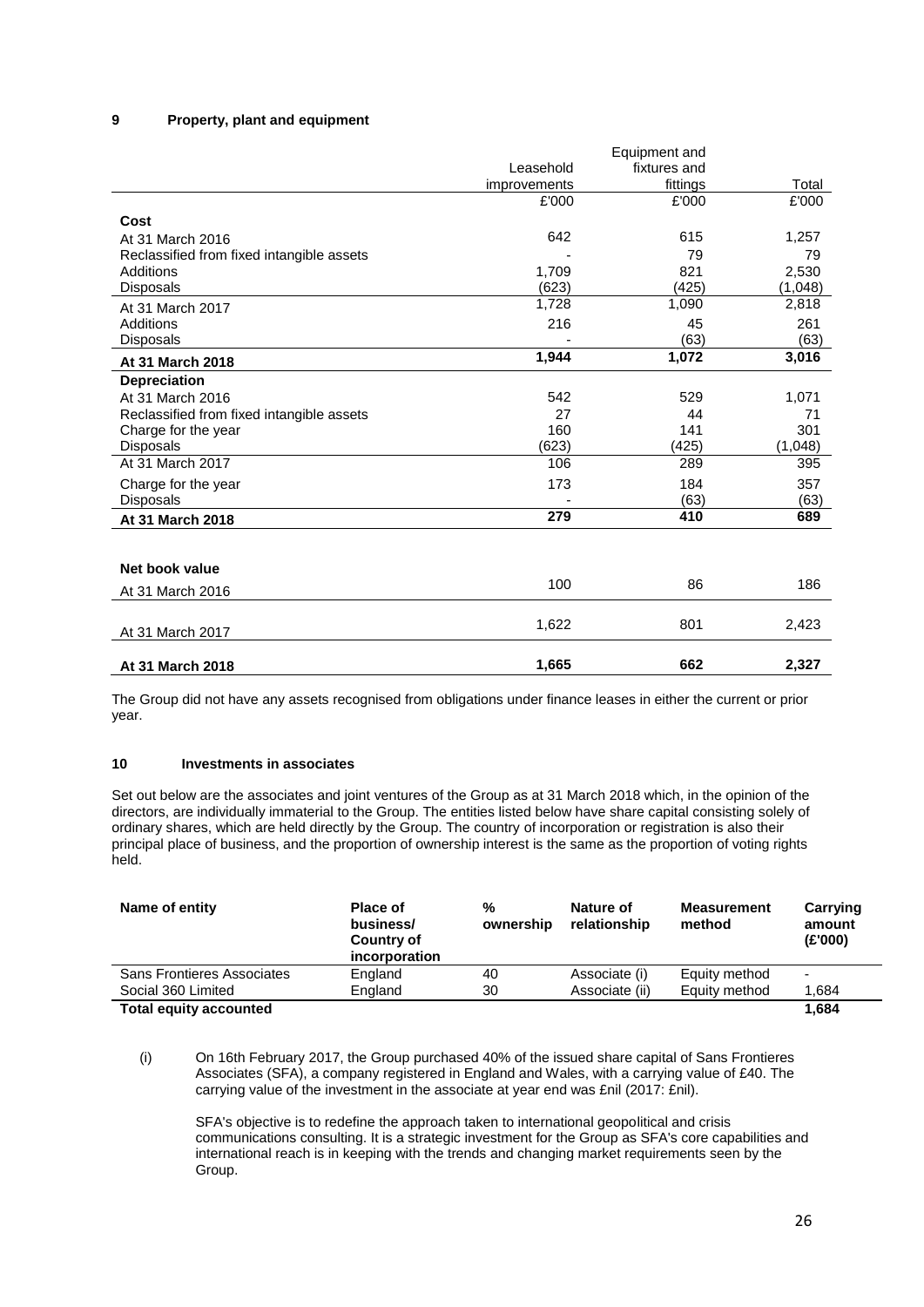As at the year end the Group had loaned SFA £700,000 (2017: £200,000). The total unsecured loan of £700,000 carries no interest rate charge and is repayable in 4 years' time.

After taking into account the Group's power over its investee, its exposure and rights to variable returns from its involvement with the investee, and its ability to use the power over the investee to affect the amount of investor's return, the Directors have concluded that the Group does not have a controlling interest in SFA as it is not able to direct the activities of SFA. Therefore, SFA has been accounted for as an associate in these financial statements.

(ii) On 16th November 2017, the Group purchased 30% of the enlarged share capital of Social 360 Limited (Social360), a company registered in England and Wales, for a carrying value of £1.68 million in cash including acquisition costs. Social360 provides intelligent digital media monitoring and analysis. It is a strategic investment for the Group which complements the monitoring services already provided by the Group.

The acquisition includes a contractual option for the Group, at its sole discretion, to purchase the balance of the current existing shares between 24 and 36 months from completion, at a valuation based upon Social360's prevailing EBITDA. It is considered that the fair value of the option at the balance sheet date is £nil.

The aggregate total share of loss recognised from immaterial associates is £9,122. The aggregate total share of loss from immaterial associates is £163,122, of this £154,000 has not been recognised as Dods have no contractual liability to cover the losses of the Associate and recognising such loses would result in a negative carrying amount for the investment in Associate.

### **11 Other financial assets**

|                                | Year ended<br>31 Mar 2018<br>£'000 | Year ended<br>31 Mar 2017<br>£'000 |
|--------------------------------|------------------------------------|------------------------------------|
| Trade and other receivables    |                                    |                                    |
| Trade receivables              | 1.755                              | 1,645                              |
| Other receivables              | 368                                | 592                                |
| Prepayments and accrued income | 1,346                              | 568                                |
|                                | 3.469                              | 2,805                              |

Trade and other receivables denominated in currencies other than sterling comprise £135,677 (31 March 2017: £214,358) denominated in Euros.

| Year ended                              |       | Year ended  |
|-----------------------------------------|-------|-------------|
| 31 Mar 2018                             |       | 31 Mar 2017 |
|                                         | £'000 | £'000       |
|                                         |       |             |
| Cash at bank                            |       |             |
| Cash and cash equivalents               | 7.491 | 7,767       |
| Restricted cash held in deposit account | 1,266 | 1,266       |
|                                         | 8.757 | 9.033       |

Cash includes £1,379,000 (2017: £278,000) denominated in Euros.

Included in cash at bank is a rental deposit of £1,266,000 (2017: £1,266,000) held in a bank account in the Group's name which is subject to a guarantee in favour of the landlord of the London premises of the Group.